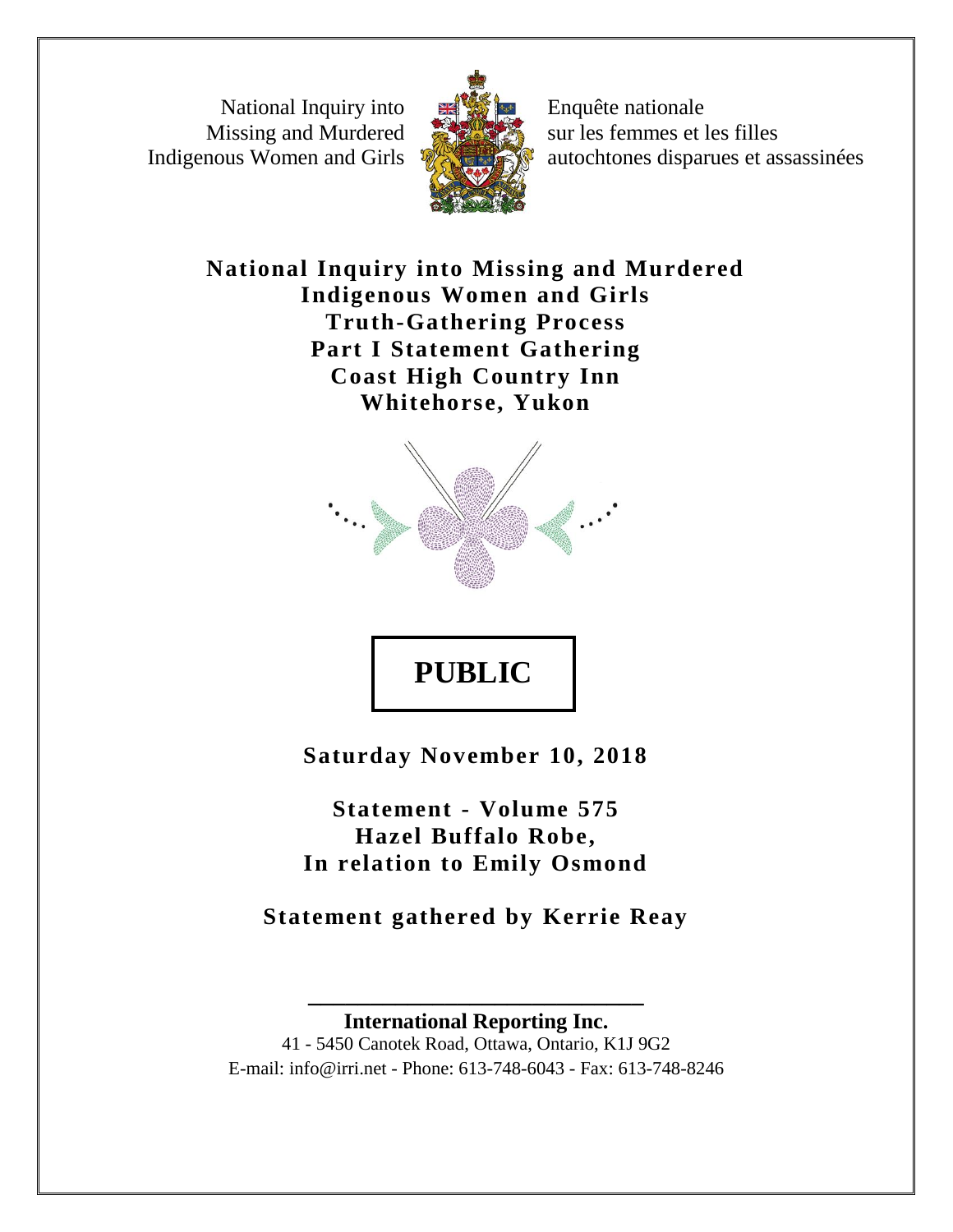### **II TABLE OF CONTENTS**

| Statement Volume 575<br>Hazel Buffalo Robe<br><b>November 10, 2018</b> |  |  |  |  |  |  |  | <b>PAGE</b> |
|------------------------------------------------------------------------|--|--|--|--|--|--|--|-------------|
| Testimony of Hazel Buffalo Robe 1<br>Reporter's Certification 33       |  |  |  |  |  |  |  |             |
| Statement Gatherer: Kerrie Reay                                        |  |  |  |  |  |  |  |             |

# **List of Statement Provider's Documents:**

**Item 1** Color photograph of loved one.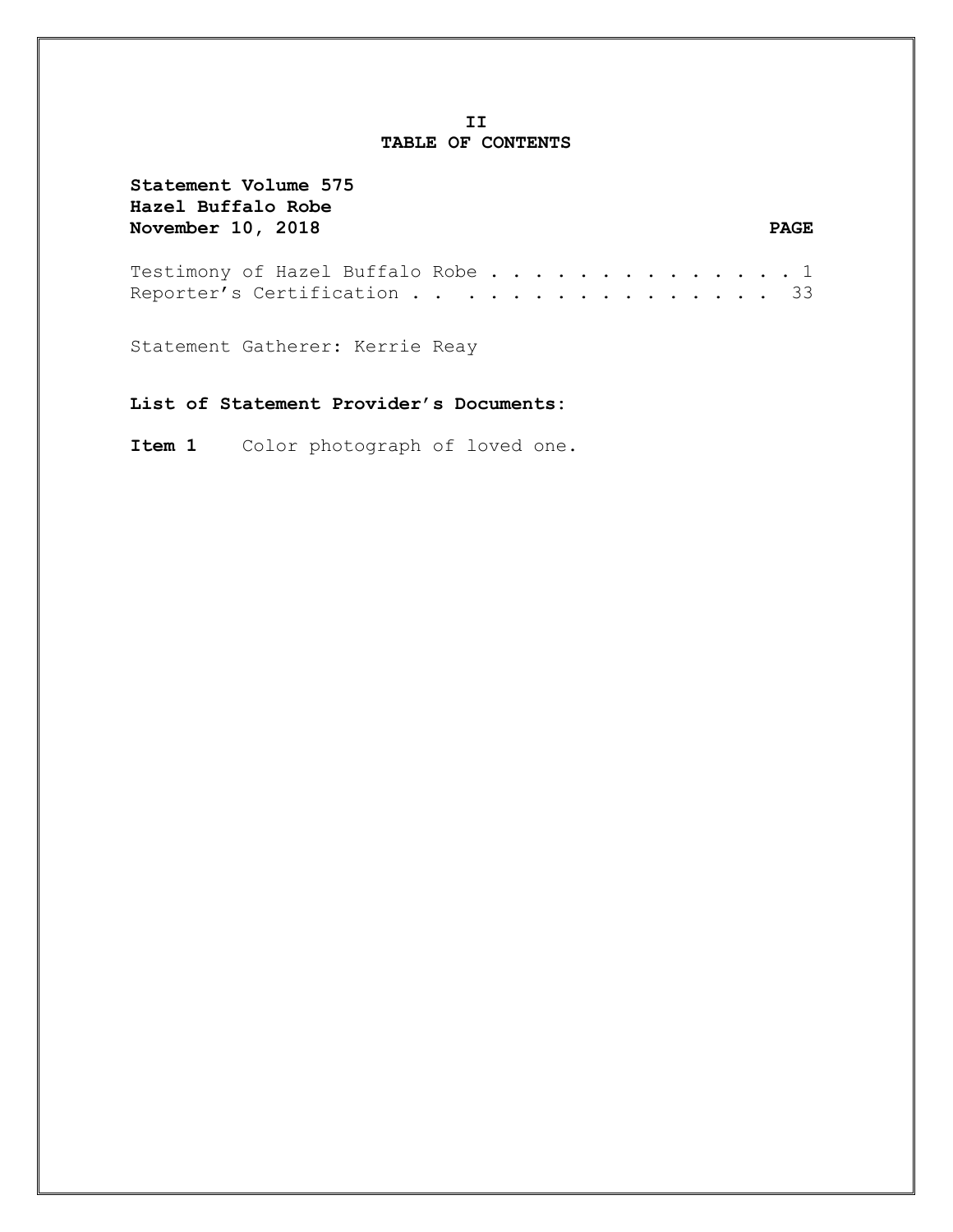**Statement – Public** 1 **Hazel Buffalo Robe (Emily Osmond)**

 Whitehorse, Yukon --- Upon commencing on Saturday, November 10, 2018 at 1:09 p.m. **MS. KERRIE REAY:** Okay, this is Kerrie Reay, I'm a statement taker with the National Inquiry into Missing and Murdered Indigenous Women and Girls. And today we are at Whitehorse in the Yukon Territory. It is November 10th, 2018, and the time is 1:09. Today I am speaking with Hazel Buffalo Robe. Buffalo Robe is B-U-F-F- A-L-O, capital R-O-B-E. And Hazel is with the Kawacatoose First Nation. I will spell that, that is K-A-W-A-C-A-T-O- O-S-E, First Nation, and is currently residing in Whitehorse here in the Yukon. Hazel is here today to share about her Auntie, Emily Osmond. Emily is E-M-I-L-Y, Osmond O-S-M-O- N-D. Emily went missing from just north of the Kawacatoose First Nation in Saskatchewan, and she went missing on September 9th, 2007. Emily's maiden name was LaPlante. That's L-A, capital P-L-A-N-T-E. Today Hazel is here, she has chosen not to have anybody here in the room with her, and that -- Hazel you are here voluntarily to provide your truth, and you agree to the videotaping and the audio taping? **MS. HAZEL BUFFALO ROBE:** Yes. **MS. KERRIE REAY:** And we'll talk about your choice as to whether you would like your testimony to be public or private when we come to the end.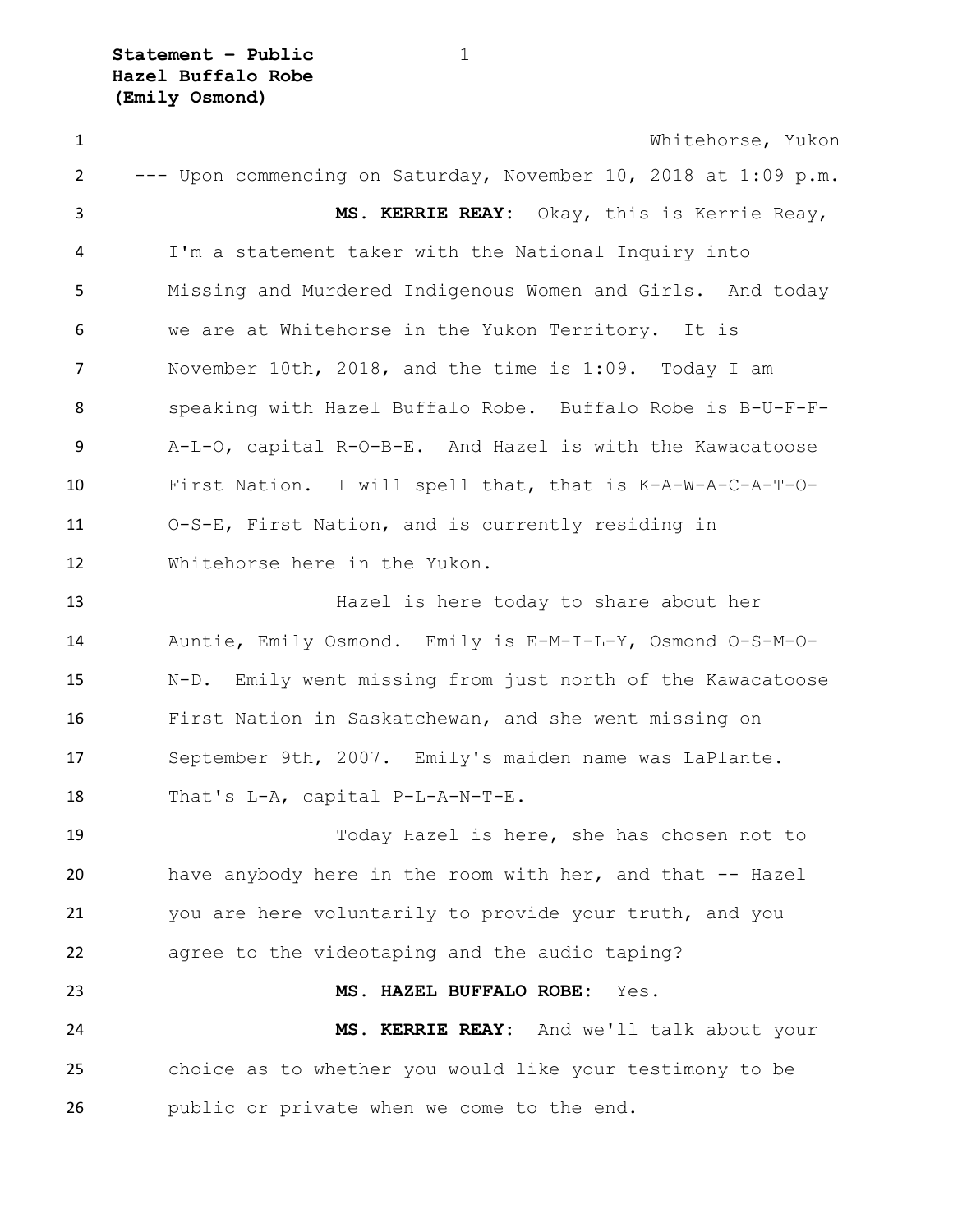**Statement – Public** 2 **Hazel Buffalo Robe (Emily Osmond)**

 **MS. HAZEL BUFFALO ROBE:** Okay. **MS. KERRIE REAY:** Whenever you're ready Hazel, the time and the space is yours. So when you're comfortable. **MS. HAZEL BUFFALO ROBE:** I'm not sure how much I can contribute. I've had a background of years of working in the First Nation community, and HIV prevention awareness, education when it first hit the scene, and that threw me into a period of time where I knew there was a lot, a lot of trauma that our indigenous people were at risk, serious risk. During that period of time there were already women who were disappearing. We already knew there were a lot of women being murdered and seemingly no justice ever for them. It was just not ever taken seriously. So this has, this has been difficult because as an indigenous woman knowing the risk that our community, and particularly our young women, have faced over the decades, actually over the centuries, from contact -- right back from contact when you go right down to it. It has been -- it's still a difficult social environment to live in. I remember when we first had the -- it was

 about three years ago now when -- it was a regional gathering for MMIW, and it was like expressing the sense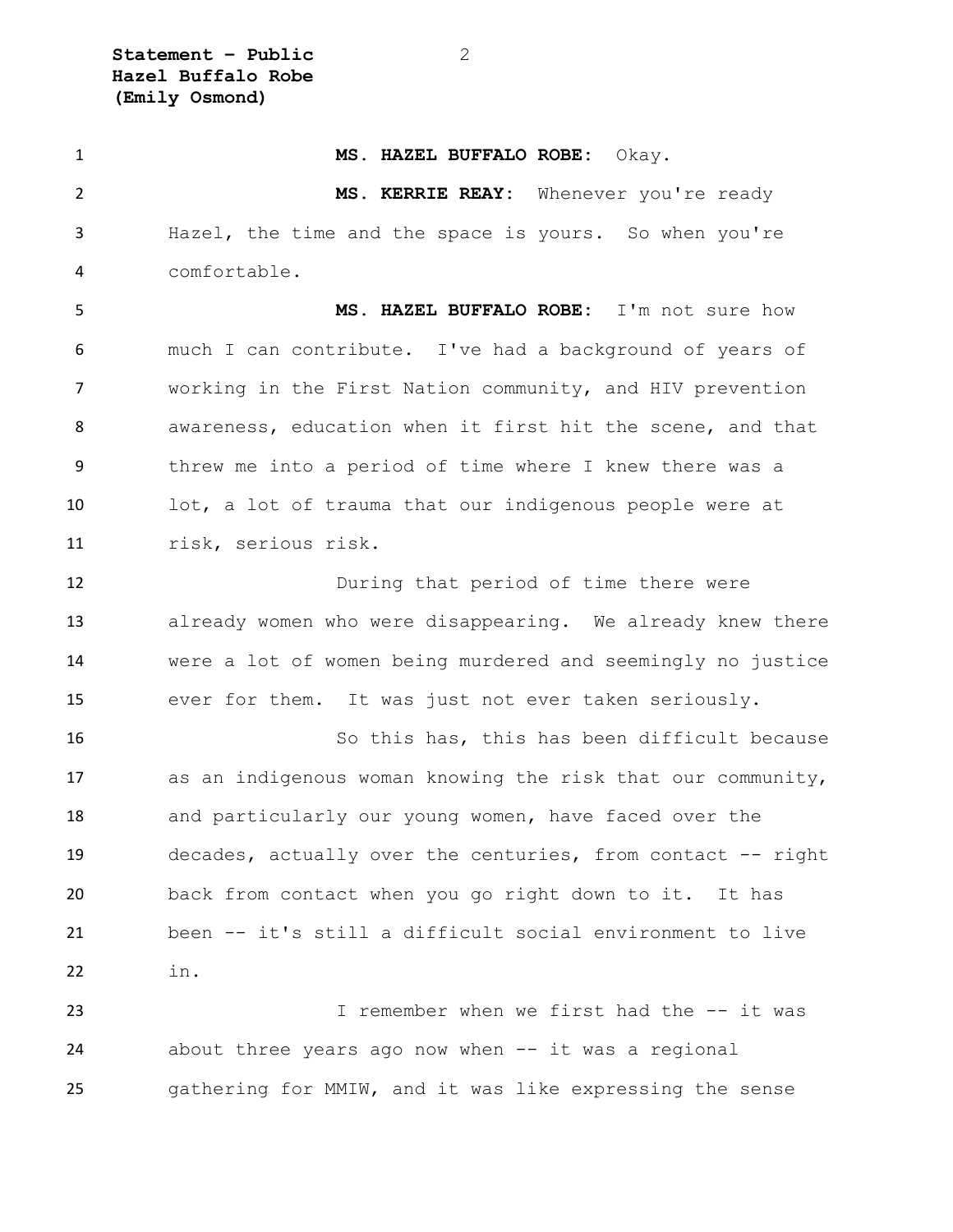### **Statement – Public** 3 **Hazel Buffalo Robe (Emily Osmond)**

 that there's -- there's always the sense of fear, there's always the sense of dread and anxiety that we, we live with on a day to day basis. And particularly when someone in your family has gone missing. And it's underscored that the risk is there. It's a reality check, and we know that there still is a lot of work to do yet, in terms of equality and countering the discrimination that this -- the society that we live in is founded on. 10 I owe a lot to my Auntie Emily. She is the older sister of my mother, and she herself was unable to have any children. And I often wonder whether or not that was a result of the sterilization process that was underway also during the period of time she was a young woman. And my other Auntie Helen, was also not ever able to have children, so they adopted. 17 17 I never was able to have that personal conversation with either of them, to find out whether or not there was something a little bit more sinister about why they were unable to have children, because that was unusual for, for them to be barren. But my Auntie Emily opened her home to a lot of individuals over the years. She opened her home to

 foster some of the children who were here in Whitehorse. I'll back up a little bit.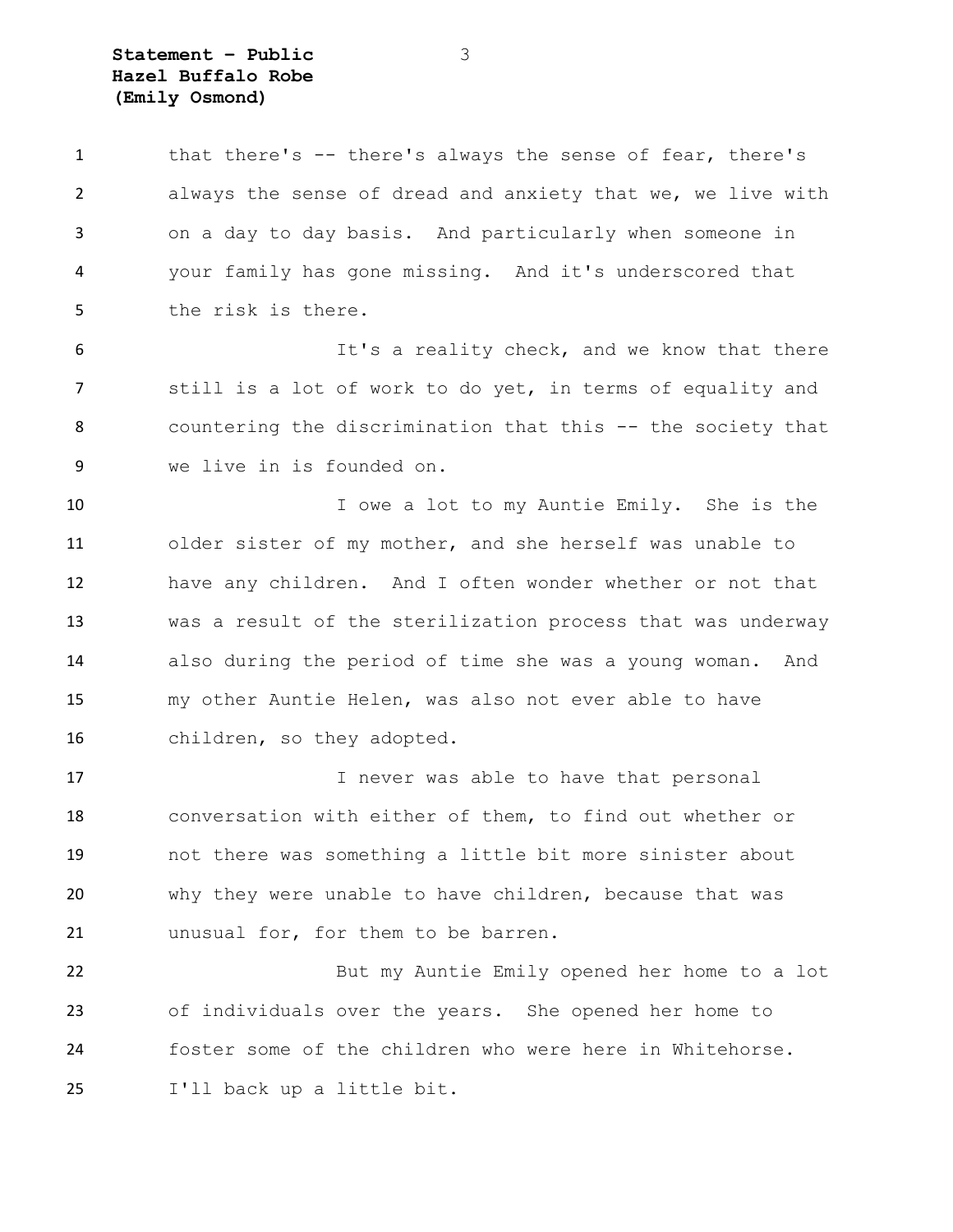**Statement – Public** 4 **Hazel Buffalo Robe (Emily Osmond)**

1 She had married a man in the army, Jerry Osmond, and Jerry was stationed here in the 60s. So when they moved here they were childless here in Whitehorse, and she had adopted -- actually she fostered -- she took in seven of her brothers' children, who had been scooped in the Sixties Scoop. Both her older brothers, the two eldest brothers, were World War II veterans, as well as veterans of the Residential School system.

 So there was a double whammy, particularly for the one uncle, Uncle Mike LaPlante. Now Sir Michael LaPlante, he was knighted by the French Government. And so she raised seven of those children here in Whitehorse.

 And as a child I remember the old telephone being on the wall where there was not even an arm's length stretch on the cord, where she would be talking with her sister. And we'd always be so excited to hear about what she was doing. And that's when I first heard about this Whitehorse, Yukon.

19 And over the period of years, my late sister who also was interviewed on the APTN Taken, April, April Buffalo Robe, left Ontario where we were residing at the 22 time and moved to Whitehorse. And of course she was my, my role model and my mentor, and I followed her up a few years later. And that's how, that's how we ended up here in the Yukon.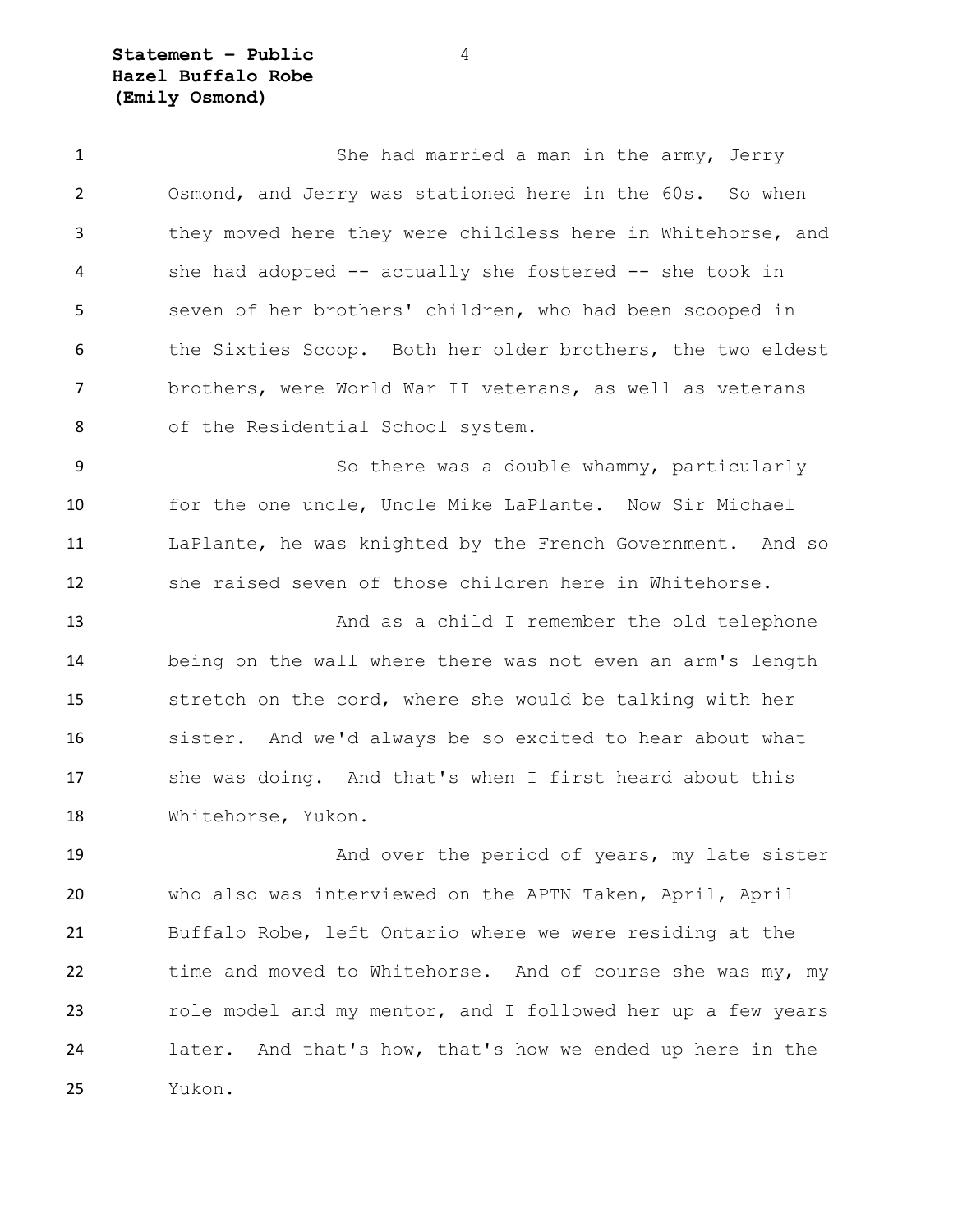**Statement – Public** 5 **Hazel Buffalo Robe (Emily Osmond)**

 She's touched my life in that way -- like I came up and I spent some time here. I returned back to down south, and just ended up having a heartache for the country here and ended up coming back. I raised my daughter here and I haven't left. So Whitehorse has become my, my community. I've been living here for over 30 years now.

8 So I want to acknowledge her impact on my life because she, she went through her own challenges. She was a professional, she was a cook. She started off as a Candy Stripe nurse. She was a cook and I believe it was at the hospital that she probably got her start with. And then went onto the Alberta College and graduated, became a professional chef. And that's how she supported her family.

 She was always working, she was a businesswoman. She had a coffee shop downtown here in what we call the old Quinlan Mall. She also had a coffee shop, she ran the restaurant. Apparently there was quite some time ago, I can't remember the name of it, but there was a restaurant on top of what we call Two Mile Hill. And then she would take on -- when she gave up those she took on contracts for camp cook. So that's how she supported all of us kids.

She went through a divorce and I believe the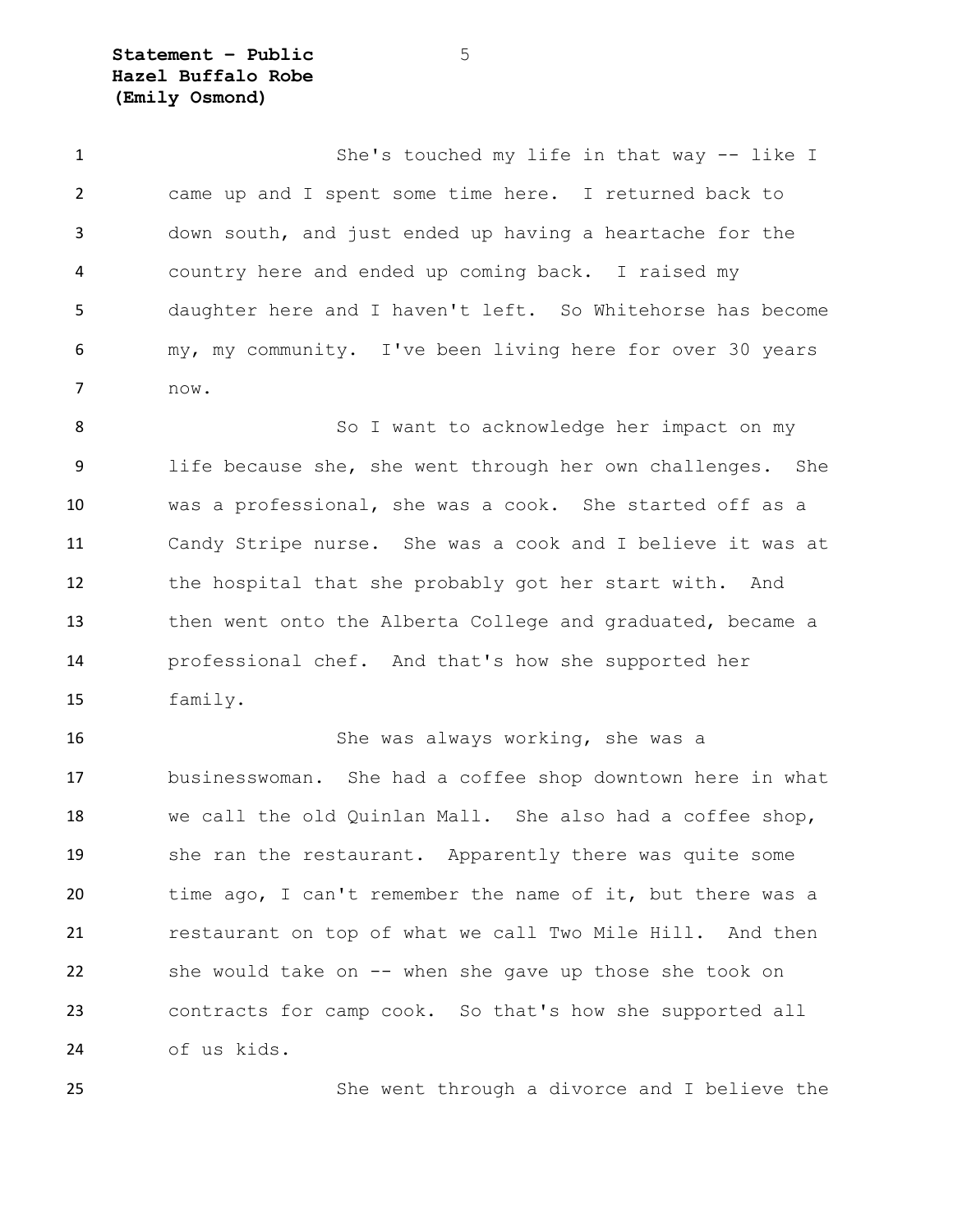### **Statement – Public** 6 **Hazel Buffalo Robe (Emily Osmond)**

 divorce was what was her significant trigger and challenge in life, because she came from, she came from the belief in the era that it was until death do us part. But I believe that the social discrimination, the pressures of the society we live in, impacted that severely.

 I know that her husband had become -- had started drinking a lot, so I think there was a lot of alcohol involved at the time as well. And regardless, she would have stayed with that man and honoured her vow, honoured her wedding vow.

11 11 I think that is one of the key pieces that led to her mental health challenges. And as much as she stayed strong after the divorce, she sold the house and moved to Prince Rupert. And this photograph here is a photograph of her that I took when we were in Prince Rupert. And I'll leave this one, this one can stay with the -- I'm not sure if it's already been submitted or not.

 So she lived in Prince Rupert for awhile. I 19 remember my late mother and my late sister, my brother, my daughter and I, spent the Christmas with her. So this is, 21 this is one of the rare photographs that I, I have of her, that we have of her in this period of her life. So this, this photograph is actually quite special to me. You can see the Christmas lights from the tree in her, in her glasses.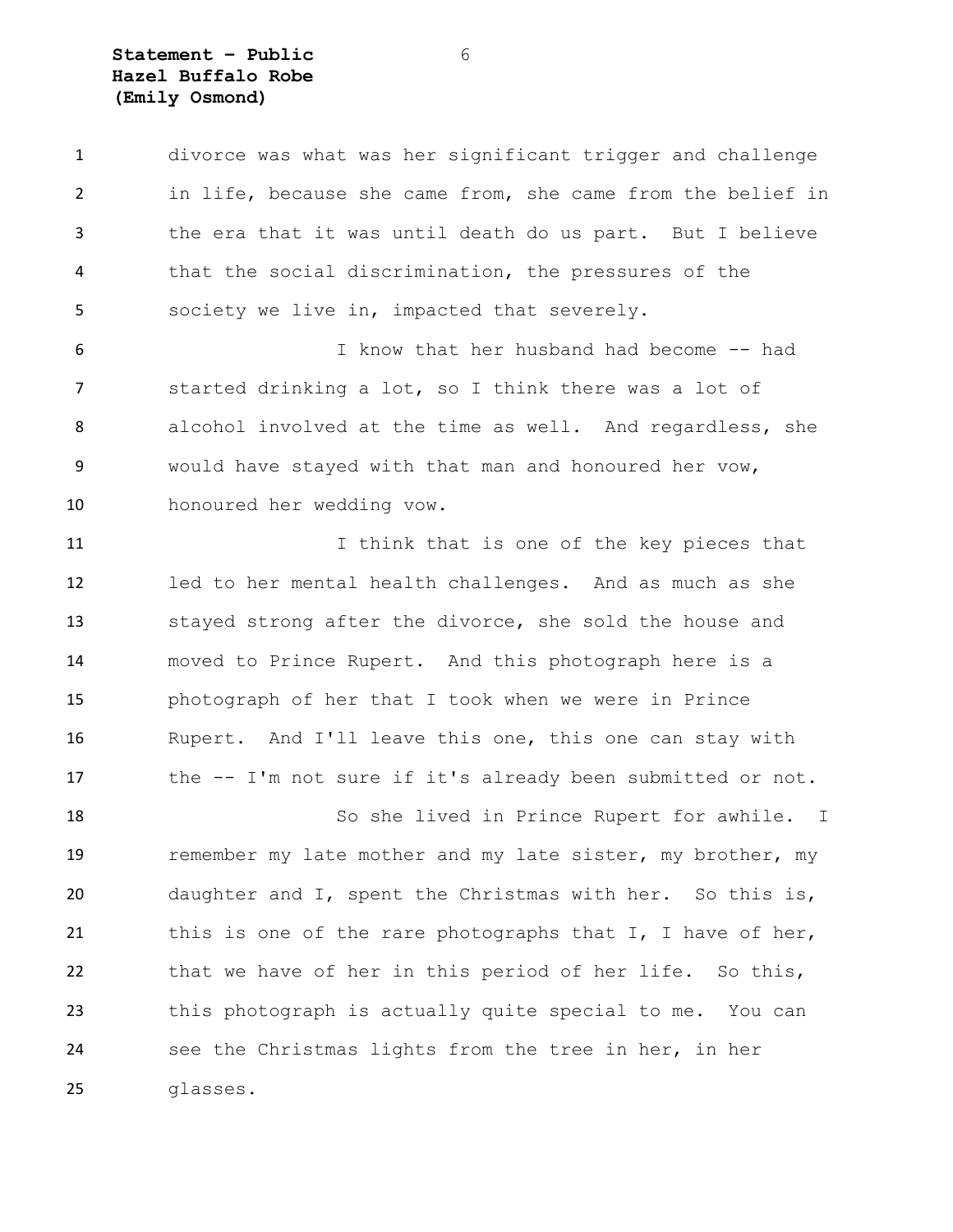**Statement – Public** 7 **Hazel Buffalo Robe (Emily Osmond)**

 **MS. KERRIE REAY:** Oh yes. **MS. HAZEL BUFFALO ROBE:** And her profile as well. **MS. KERRIE REAY:** Yeah. And you said that you'd like to leave this copy with me? **MS. HAZEL BUFFALO ROBE:** I can leave this copy, yes. 8 MS. KERRIE REAY: Okay, thank you. And that would have been taken when, Christmas of? **MS. HAZEL BUFFALO ROBE:** I'm trying to **remember what year that was.** My daughter would have been about three. Probably 1980, maybe 1981. Probably within 13 that, within that period of time. **MS. KERRIE REAY:** That was in Prince Rupert. **MS. HAZEL BUFFALO ROBE:** When I moved to Whitehorse I recall a lot of discrimination. I was exposed to a lot of discrimination. And I know that that has a lot of pressure on the mixed marriages at that time. There were not a lot of mixed marriages in those years, but -- **MS. KERRIE REAY:** When you say those years, when would that have been? **MS. HAZEL BUFFALO ROBE:** That would have been the early 60s. **MS. KERRIE REAY:** Early 60s, okay. **MS. HAZEL BUFFALO ROBE:** Yeah. I'm not sure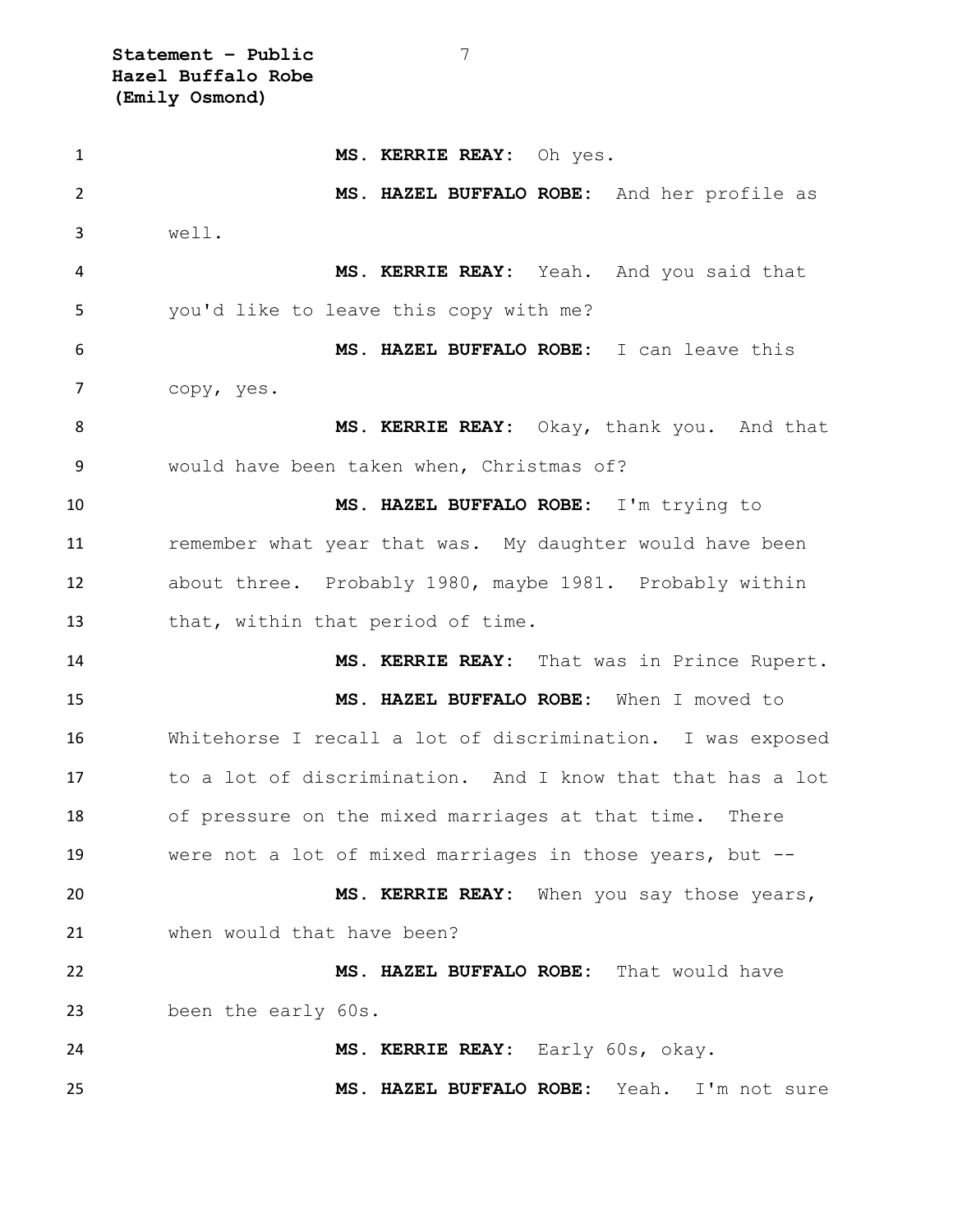### **Statement – Public** 8 **Hazel Buffalo Robe (Emily Osmond)**

 if my cousin Myrna submitted the photographs, but at this Saskatoon hearing I collected family photographs from some different family members, and we were really successful in getting some really beautiful pictures of her. When she was in her 30s, probably early 30s, and prime of her life. And represented that successful -- the successful wife. And she was just really beautiful. There's some really beautiful pictures of her during that period of time.

 We talk about the vulnerability, and I think -- I think that discrimination and that social pressure at the time -- because Jerry Osmond ended up marrying a non- native woman after the divorce and left, left the Territory. We didn't really have any further contact with any of the children that he actually helped raise, that he was in effect their, their father figure during that period of time.

 We talk about mental health, and she was an extremely independent woman. She was so able to support herself economically. But what we really forgot about during that time was that she was a human being and was going through her own grief with the loss of her relationship, the loss of that marriage. And all of the cousins pretty much scattered across the country. As Sixties Scoop kids even -- they've had a really difficult challenge maintaining their relationships. And I can only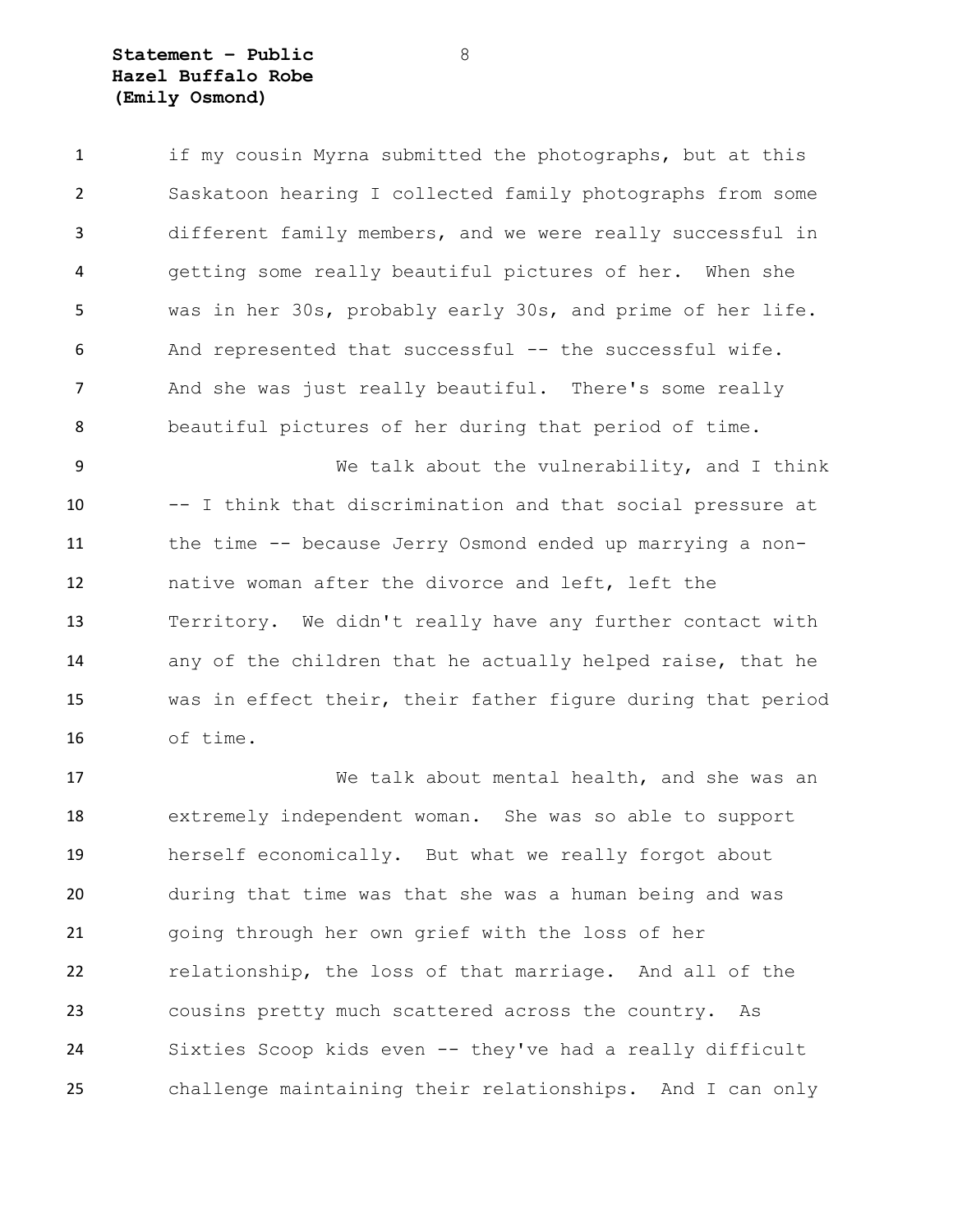# **Statement – Public** 9 **Hazel Buffalo Robe (Emily Osmond)**

 imagine what they went through when they were scooped, and the foster homes that they were placed in. I can't speak to the truth of that, other than I know that they suffered and had, had their challenges throughout that period of time.

 So we were all really young, and with her living up here in the north, her closest relationship was 8 my mom, and even that was -- as sisters they had their challenges as well with their relationship. So I think, you know, as much as she presented as a strong independent woman, that she did not really get the support that she needed through that period of time. And as she moved into her later years, she ended up caring for animals, and particularly dogs and cats.

15 And I think that was one of the biggest challenges her family had when she relocated back to Saskatchewan, and was in that little place where she went missing from, was the lack of resources, and the lack of knowledge, and the lack of skills and awareness of how to provide her the support and help that she needed. In spite of her saying she didn't need anyone, challenging everyone, and living that independent life. She even continued to send parcels and gifts to her, her nieces and nephews during that period of time.

So I think one of the pieces is the mental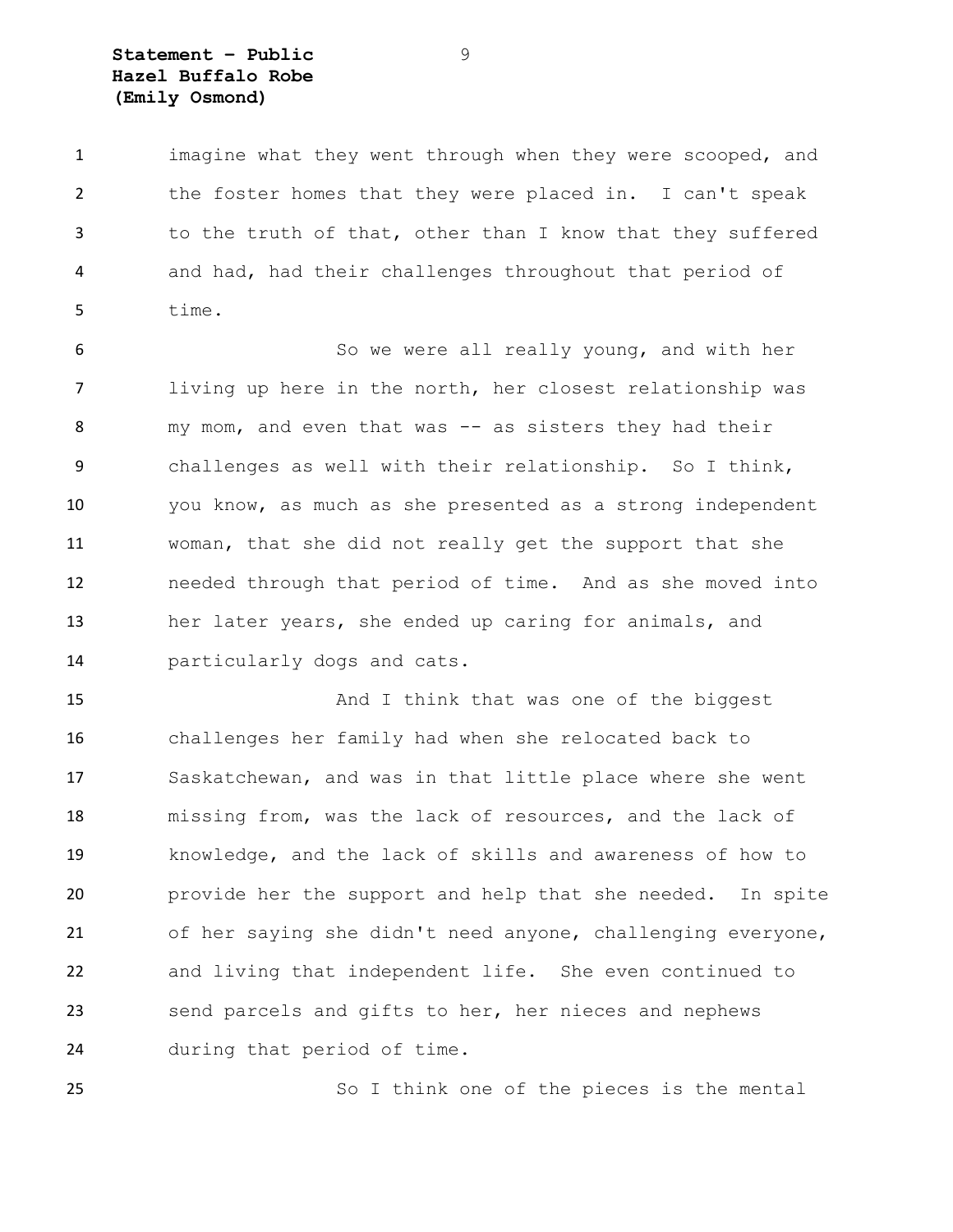**Statement – Public** 10 **Hazel Buffalo Robe (Emily Osmond)**

 health, the vulnerability of our elders, the isolation is one of the issues I think we need to look as well. I think we did a good job with the Saskatoon hearing in representing her life in a visual context, and her -- what 5 she was known for. I believe those would be on record, the contribution she made to, to people's lives. **And then with just vanishing and**  disappearing, it was -- it's a shock, it still is a shock. It's over 10 years ago, and people are saying well, you know, with time you get on with things. But it doesn't ever go away. 12 It creates suspicion, and doubt and fear. There's rumours, there's -- everybody has their own theory about what happened and who may have been involved with her disappearance. My initial understanding was that there was a good relationship with the RCMP. And at the beginning of the investigation -- I understand from my cousin Myrna LaPlante, there was also a frustration where the people, 20 the community -- the family knew the country and the area, but there was a restriction in terms of them being able to step up and get involved, directly involved, right from the beginning. And then when the investigation was done there was nothing that could be any lead or determination of an answer, or a lead to what might have happened and why she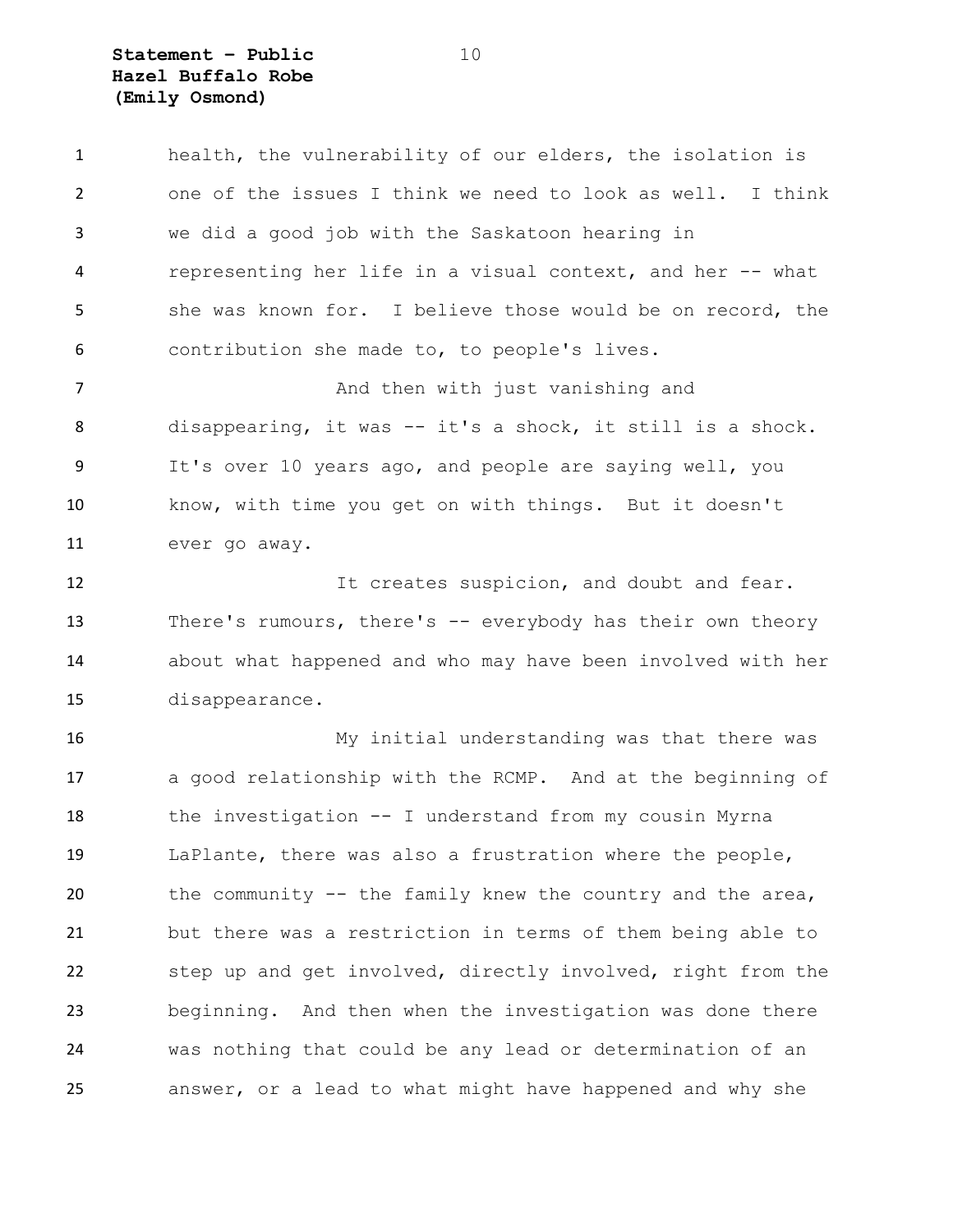**Statement – Public** 11 **Hazel Buffalo Robe (Emily Osmond)**

disappeared.

2 There was no trace, they say there was no, no signs of any kind of violent act on the site, there's illusion to tire tracks in the mud. It's a question of like what was that about? Perhaps it was just the individual who had last see her on the ninth that had unloaded the wood, it could have been just a wood truck. 8 But she definitely would not have left, we know that. Because of her commitment to the animals that she was taking care of on the property. So we know that there's -- it was unusual and it was suspicious as far as we're concerned. Something went down, something happened.

13 13 I know there's been a lot of expert witnesses over the while for the -- that have been presenting at the National Inquiry. I know there has been a lot of people who have spent a lot of time preparing and delivering statements in terms of the vulnerabilities of our indigenous people in this country. And it's pretty, pretty hard for me to -- it would be pretty hard for me to top any of that, other than my own lived experience as an indigenous woman in this country, my own near misses, the surprise every now and then when you're confidently walking through your life, and then being -- walking right into a blatant discrimination.

25 So I know those are, those are really,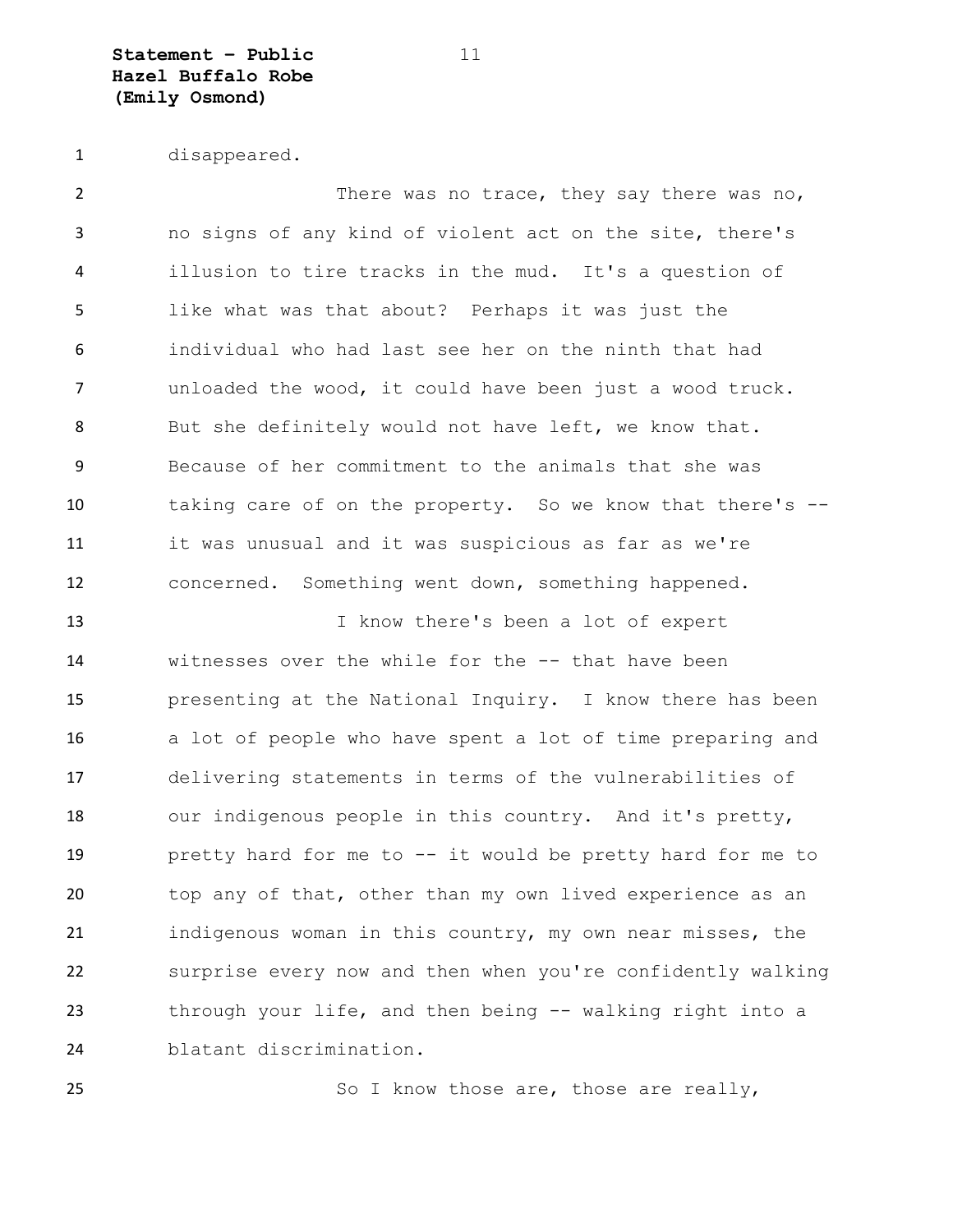**Statement – Public** 12 **Hazel Buffalo Robe (Emily Osmond)**

1 really key pieces, and those are part of the bigger picture. Part of the bigger picture is the international sex slave trade that's going on as well. And those issues don't necessarily touch the circumstance of my late Auntie. I say late Auntie because we can't assume anything different at this point. It's been over 10 years. But I think those are still really important pieces that have to be taken into consideration.

 The law that we have today that allows a man to be acquitted of an 11 centimetre gash in a woman's womb, and her being left to bleed to death, and being basically considered disposable because she was painted as a prostitute and was paid for her services. That's just one of the most recent stories. It doesn't mean it hasn't -- those kinds of situations have not been happening 16 throughout contact, from first contact.

17 17 It's a legacy that is carried over. The disposability of our, of our beautiful brown women and girls, and it's not just them, it's the men and the boys as well.

21 The impact of Residential School. My late Auntie Emily Osmond, her mother and father were Residential School former students as well. Her older brothers and sisters were also former students. The three of them, Emily, Helen and my mother Evelyn, went to regular day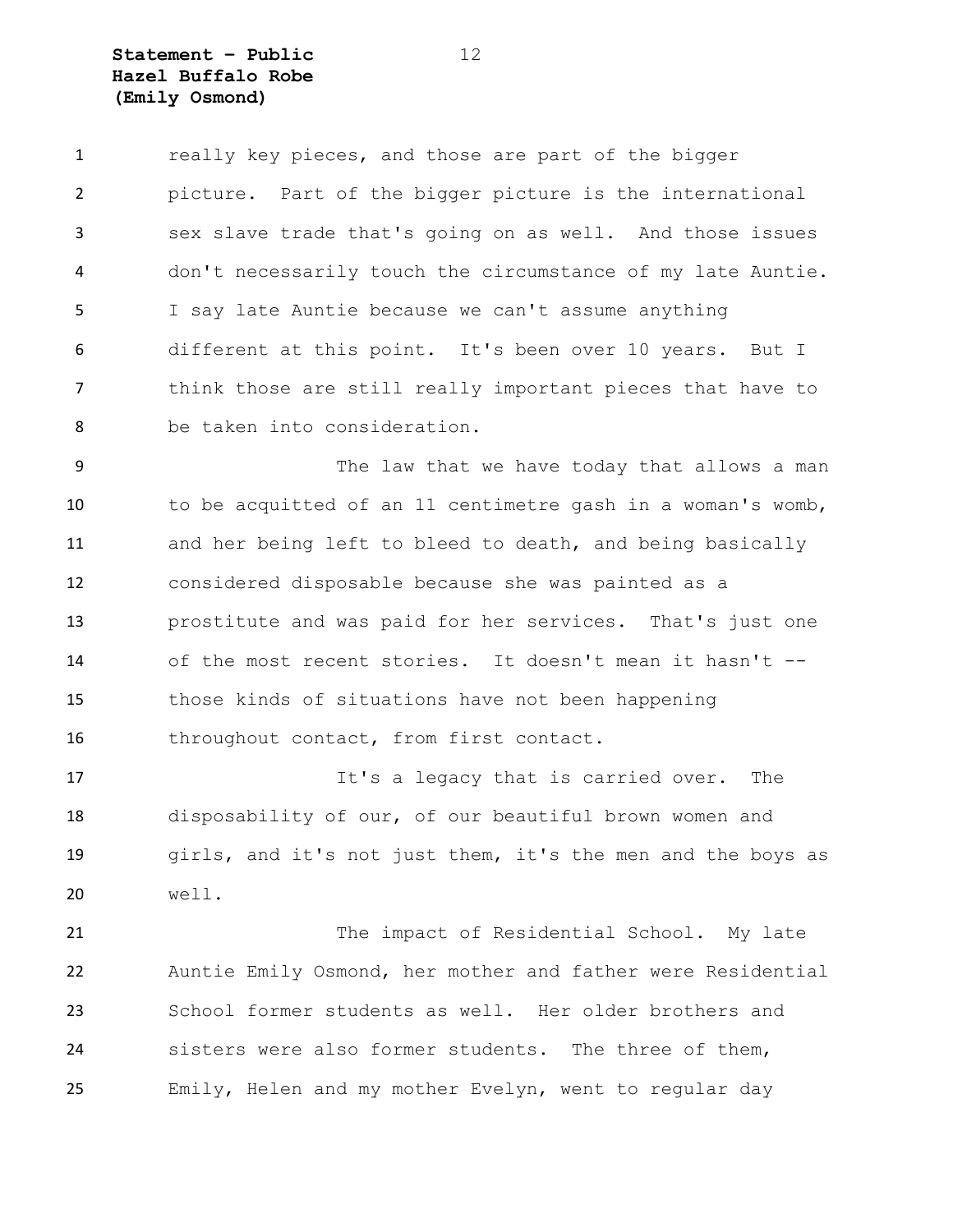## **Statement – Public** 13 **Hazel Buffalo Robe (Emily Osmond)**

 school, and that's because my grandmother Hazel LaPlante refused to hand over her daughters to the Catholic priest. So as a result they didn't go through that experience, but they went through similar, similar experiences but in a different context through the day schools and growing up in the social environment of their time, of their generation.

7 The impact of the Residential Schools is -- again like I say, I'm sure there's many people who have expressed it even more eloquently than I can right at this moment. When I look at the HIV Aids work I did in the 90s, and the number of our indigenous people who were on the street, the sex trade, for their addictions, and having left their communities so that they can escape whatever trauma that they experienced at their community and their family level. That, that stuck with me for many years. And five years I did the prevention and education work in that field.

18 And to this day, to this day the only way I can explain it, it's like a tap that's been opened up, that can't be turned off. And that's the grief. The grief, the collective grief.

 One of the conferences I attended as working in the HIV Aids circle in those years, was for the sex trade workers. And one of the significant differences I heard from the non-native sex trade workers to the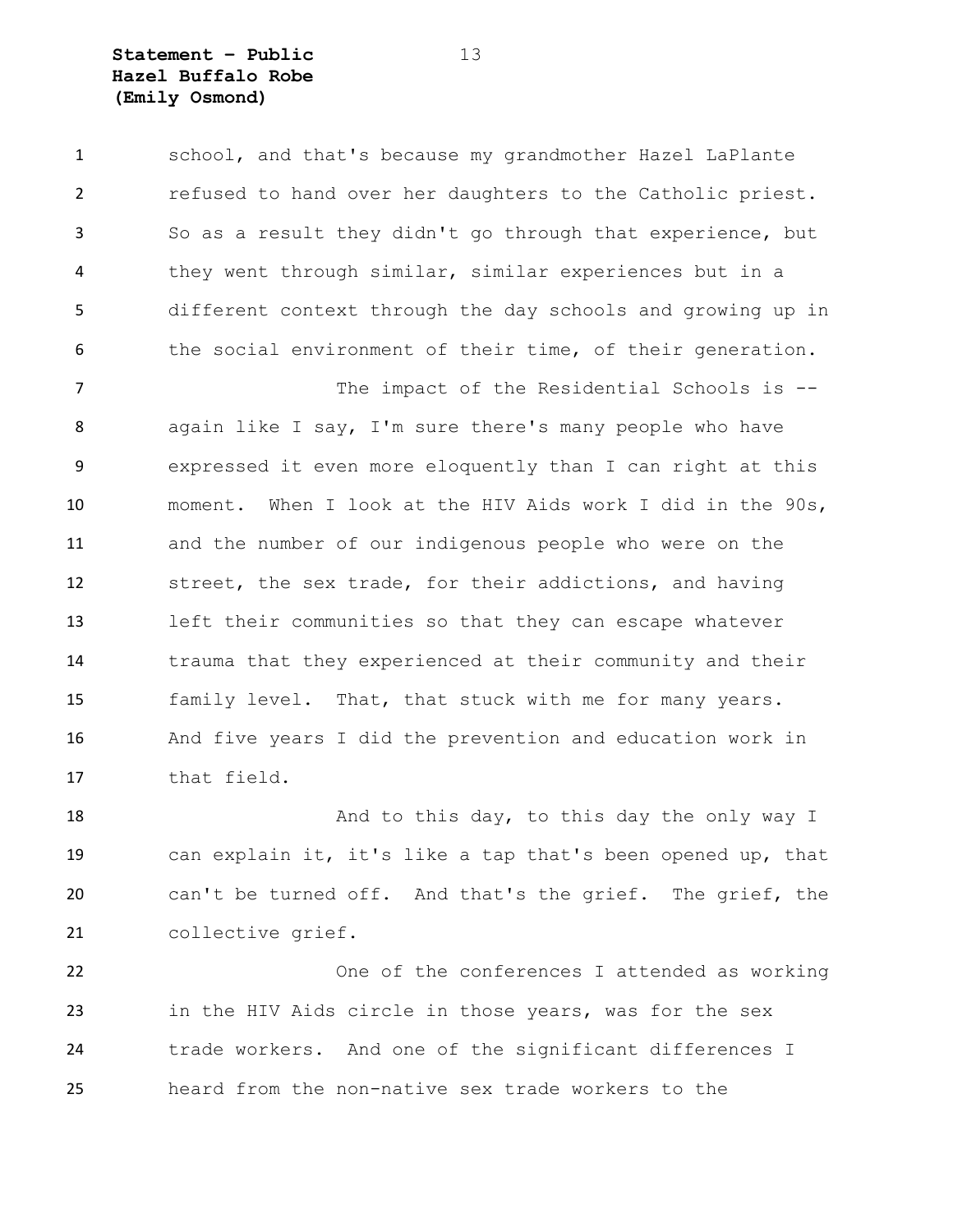# **Statement – Public** 14 **Hazel Buffalo Robe (Emily Osmond)**

 indigenous sex trade workers was that the non-native sex trade workers were there by choice. They wanted to be there, they chose that life. The indigenous sex trade workers were there as a result of trauma, and exposure to trauma, and sexual exploitation. That is a legacy of Residential Schools. And it was like about a minute disclosure and then it was over. But that disclosure has stuck with me throughout this period of time.

 Learning how to repatriate our culture, our language and our high values as indigenous people, I think is really critical. The legacy of Residential Schools -- the actual -- it wasn't until the actual industrial schools and the law that took the children and placed them in those schools. Up until then the churches were not having a very successful time in converting us to the Christian faith.

 So that social experiment was one of the most damaging acts human beings could ever conduct. The atrocities -- I can't speak to my Auntie Emily's experience as a young woman. But I know her brothers spoke of the abuse rarely, but it was one of those secrets that came out at a later -- many years later. But I can't speak to what her truth was. But I know as an intergenerational survivor, that she would have been impacted one way or another.

25 And that promise of being able to be part of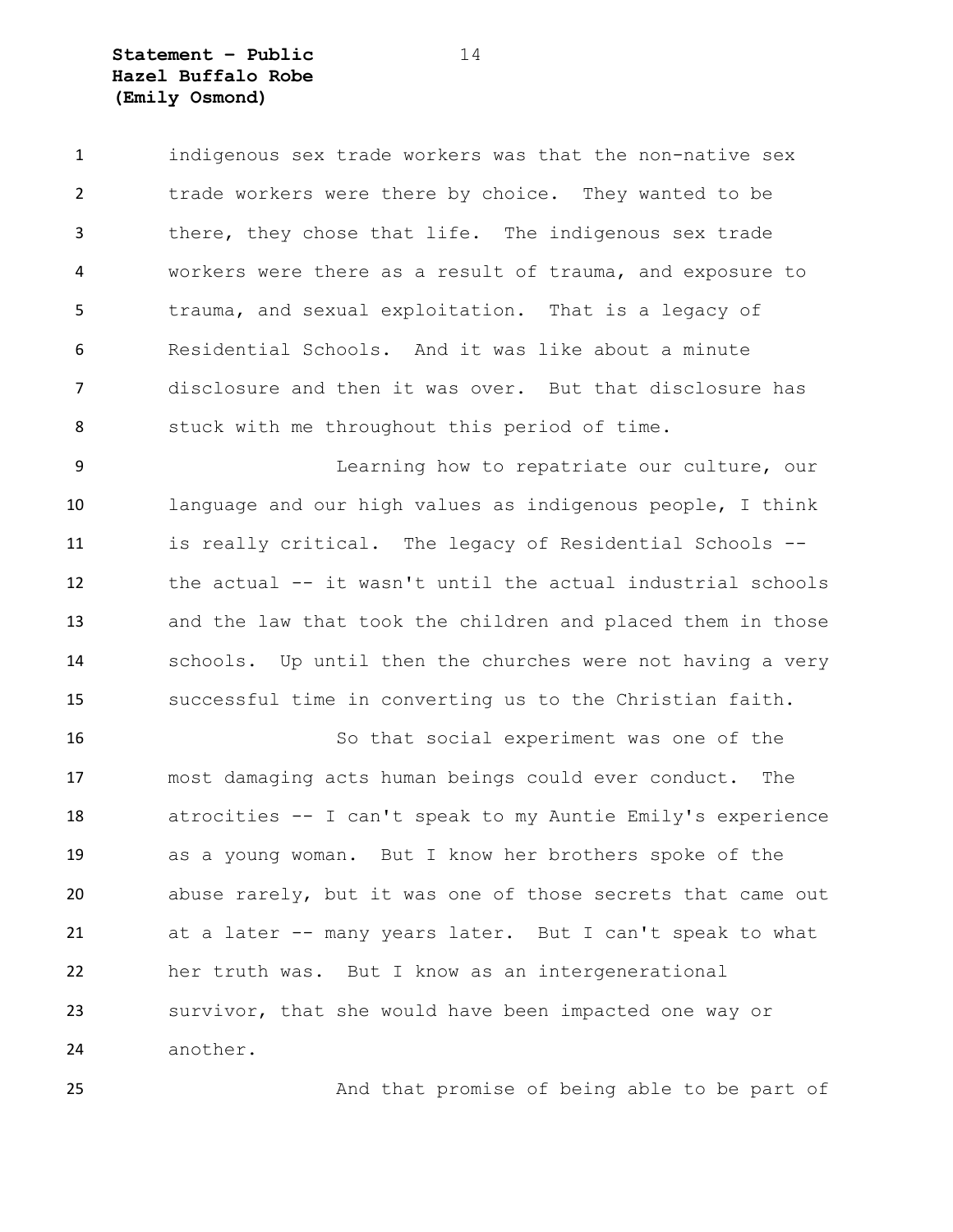**Statement – Public** 15 **Hazel Buffalo Robe (Emily Osmond)**

 the greater modern day society of our Canada through marriage, being a successful businesswoman, and then facing the challenges that she had to face, I believe contributed to her isolation and her mental health.

 So when we talk about the purpose of the Inquiry, the bottom line is just how disposable brown 7 people have been to -- for others to get where they are today. I have a granddaughter and I have a grandson, and I still worry about them. My daughter, I worry about them. My brother, I worry about my brother because I know just how vulnerable they are.

 And again I say it's like that sense of lack of safety that at any given moment could act out that discrimination and that historic legacy, acting on the disposability of our people, of our community.

 For my late Auntie, she made a significant contribution to many in her life. And we were really pleased with being able to speak at the -- the family was really -- I wasn't able to attend, I was in the background just again as I said, doing the research and searching for the photographs that could tell her story. And we were really, really grateful for that opportunity to give her her dignity, to demonstrate just how vibrant and vital she was, and how important she was in her time, and how advanced she was in terms of her success, and how beautiful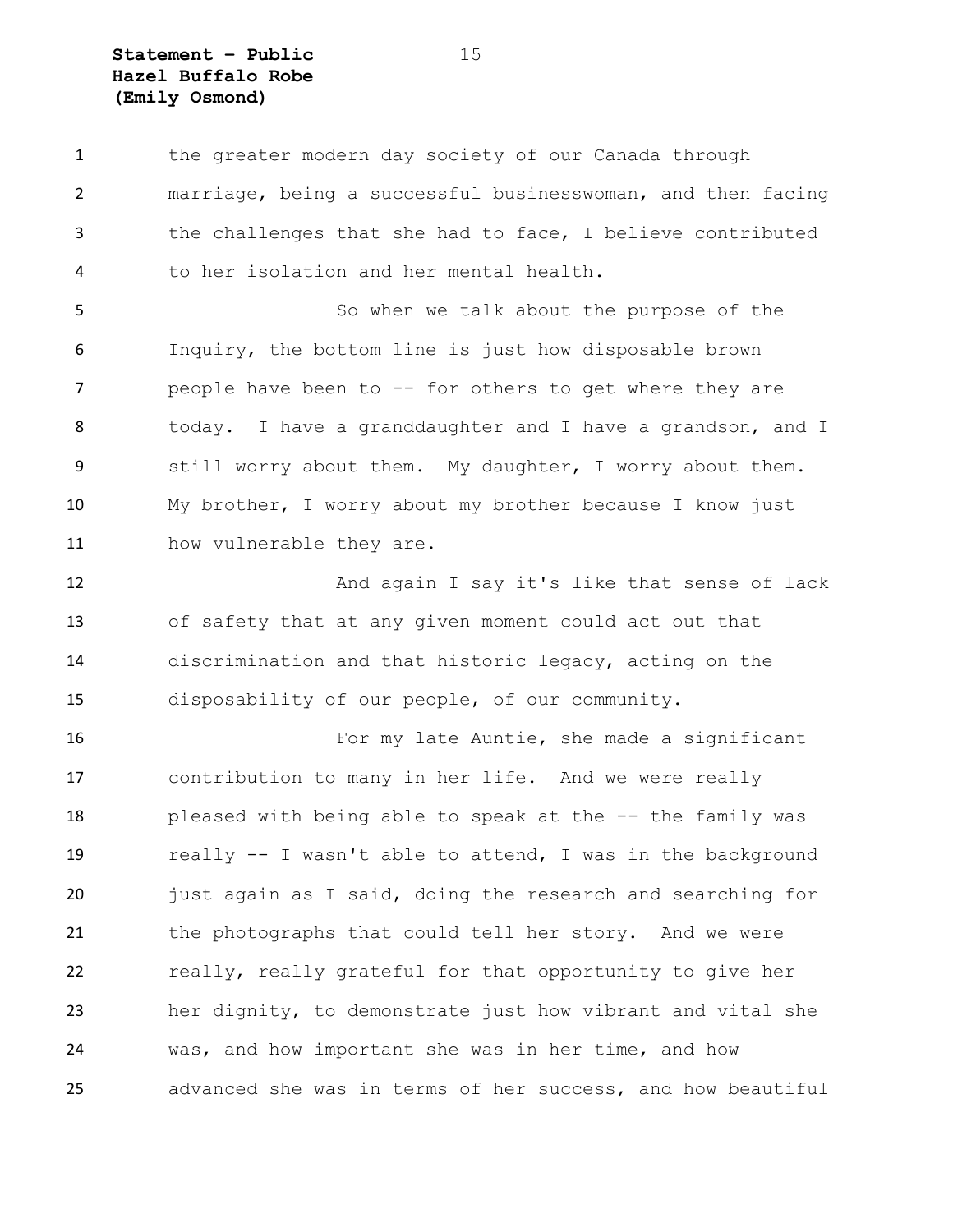**Statement – Public** 16 **Hazel Buffalo Robe (Emily Osmond)**

 she was. So we were really grateful to be able to give her her dignity. We have a long ways to go yet, a long ways to go yet, for full recovery from the impact of the destruction of our culture, and our values, and our beliefs as a nation, as people -- as indigenous people of this country. Thank you. 8 MS. KERRIE REAY: Thank you for sharing. Is there anything else that you would like to say, any thoughts about how change could happen? **MS. HAZEL BUFFALO ROBE:** I would like to share a poem if I can even read it. **MS. KERRIE REAY:** Would you like a break first? **MS. HAZEL BUFFALO ROBE:** No. It was what my late sister shared when we first heard the news. **MS. KERRIE REAY:** Your sister's name? **MS. HAZEL BUFFALO ROBE:** April, April Buffalo Robe. It's a poem by Emily Dickinson, There Came a Wind Like a Bugle. 21 There came a wind like a bugle; It quivered through the grass. And a green chill upon the heat So ominous did pass. We barred the windows and the doors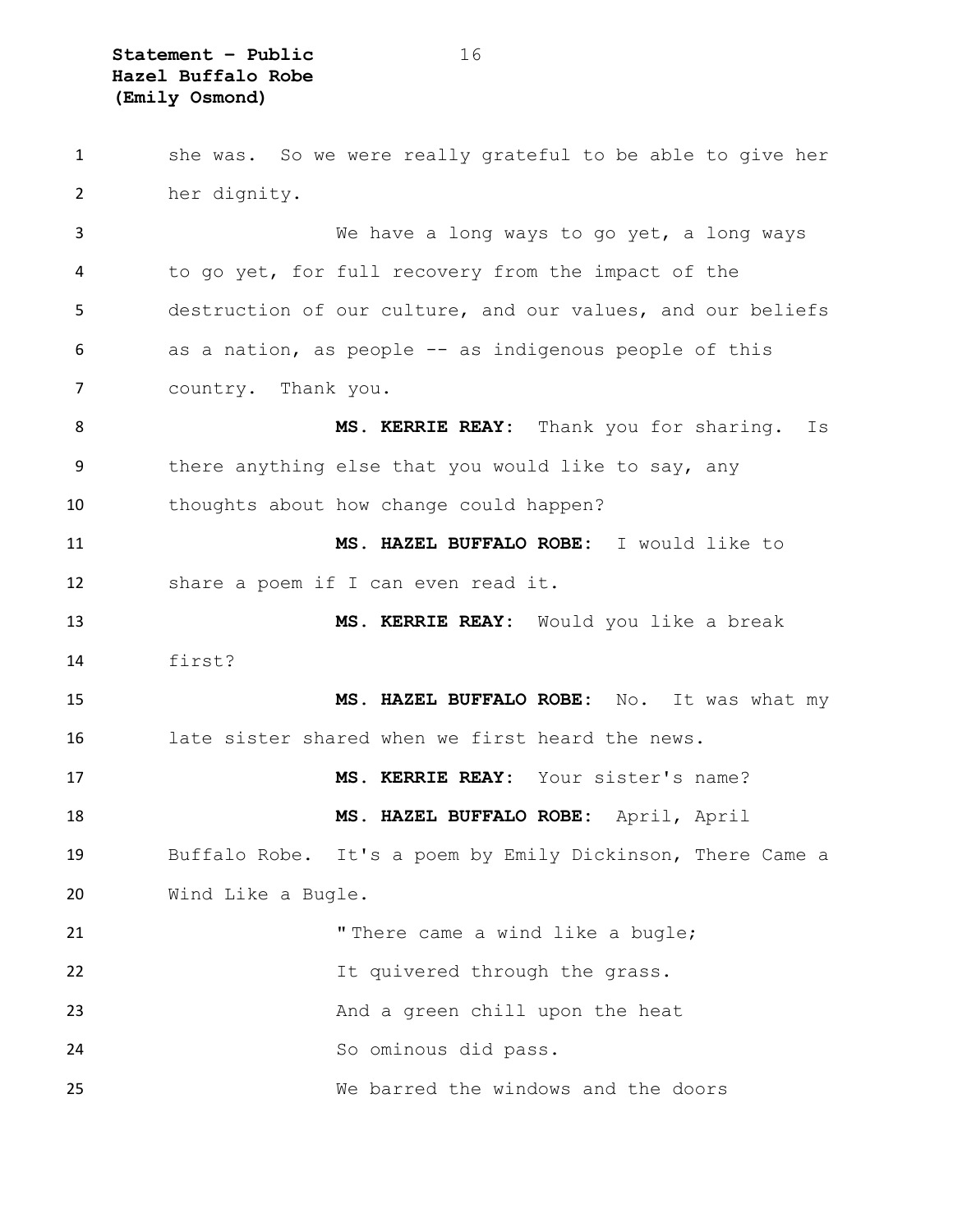**Statement – Public** 17 **Hazel Buffalo Robe (Emily Osmond)**

| $\mathbf{1}$ | As from an emerald ghost.                                  |
|--------------|------------------------------------------------------------|
| 2            | The doom's electric moccasin                               |
| 3            | That very instant passed.                                  |
| 4            | On a strange mob of panting trees                          |
| 5            | And fences fled away.                                      |
| 6            | And rivers where the houses ran                            |
| 7            | The living looked that day.                                |
| 8            | The bell within the steeple wild                           |
| 9            | The flying tidings whirled.                                |
| 10           | How much can come                                          |
| 11           | And much can go,                                           |
| 12           | And yet abide the world"                                   |
| 13           | MS. HAZEL BUFFALO ROBE: I want to share                    |
| 14           | that, because that's my late sister's contribution.        |
| 15           | Solutions. Our culture in the 70s we already said it, our  |
| 16           | culture is treatment. Being able to restore the high       |
| 17           | values, the spiritual values, relationships and restoring  |
| 18           | the health in relationships with the families and          |
| 19           | communities.                                               |
| 20           | Mental health is a major issue in our                      |
| 21           | communities. The trauma runs deep and the social           |
| 22           | experiment is now to turn that around and find the         |
| 23           | resources we need to provide that healing. There needs to  |
| 24           | be ways to allow offenders to safely move out of offending |
| 25           | -- that offending pattern. Psychologists and other         |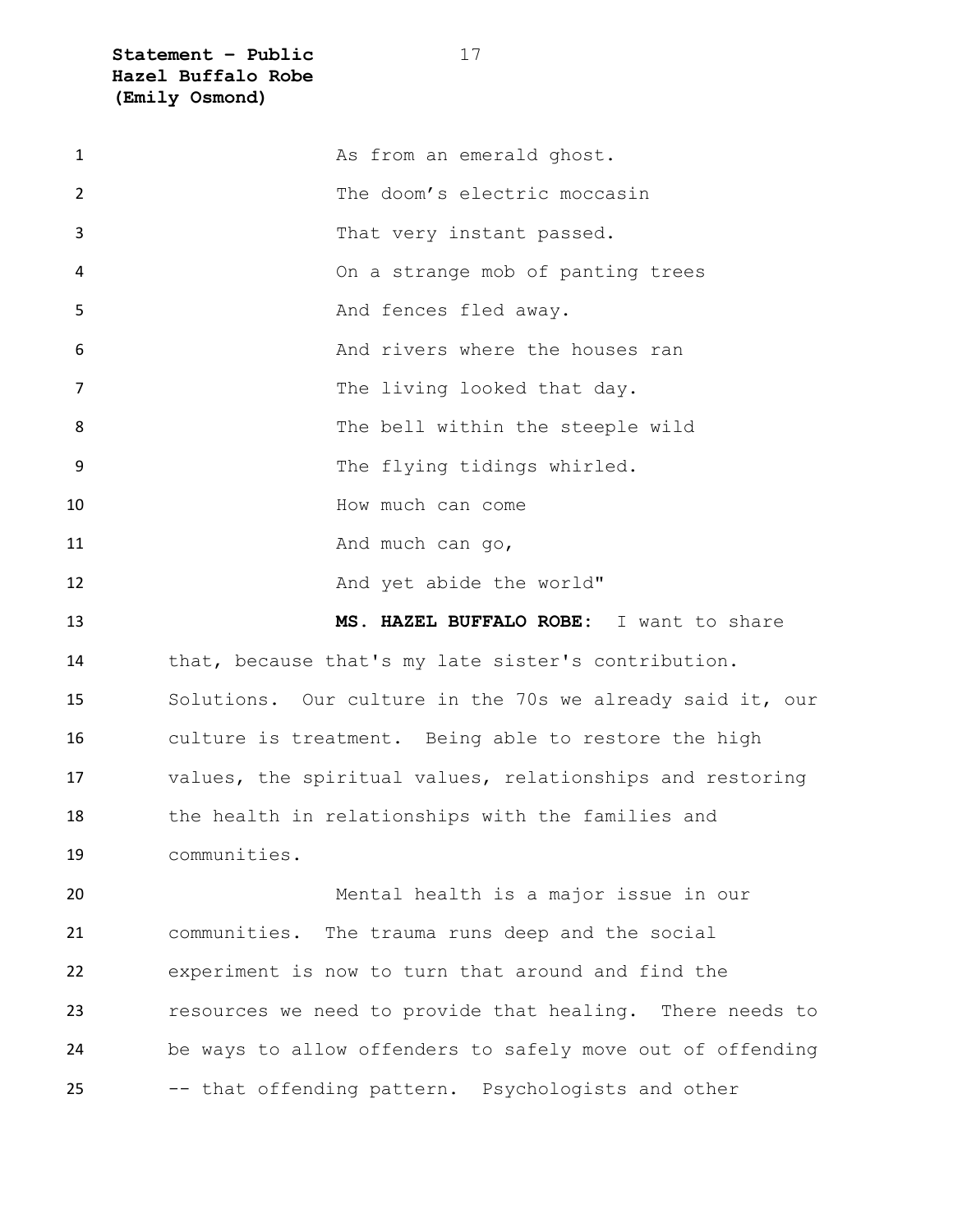**Statement – Public** 18 **Hazel Buffalo Robe (Emily Osmond)**

 professionals can talk a lot more eloquently than I can at this point about once that's a learned behaviour, how difficult it is to change that behaviour.

 An elder I used to -- one of my old mentors who's also passed on, said it takes seven years from when an individual -- an offender begins their treatment through 7 the spiritual, cultural and ceremonial path, it takes seven years for that healing. So it's not something that can be done overnight, but it has to be started.

 We're really fortunate that over the centuries our elders saw fit to keep those ceremonies practised and passed on. And I think those are -- those have to be given an opportunity to be practised and to move forward as part of the healing journey.

 There's a lot of protocol involved with that, a lot of sensitivity involved with that. And it's also important to be able to know whether someone is picking that up just to call themselves that, or whether or not that individual, those spiritual practitioners were trained and taught from a young age.

 I think there's a language revitalization that's going on right now. There's a lot of the culture inherent in the language. Finding the resources to provide our frontline workers with the training that they need, because right now often there's resources to hire and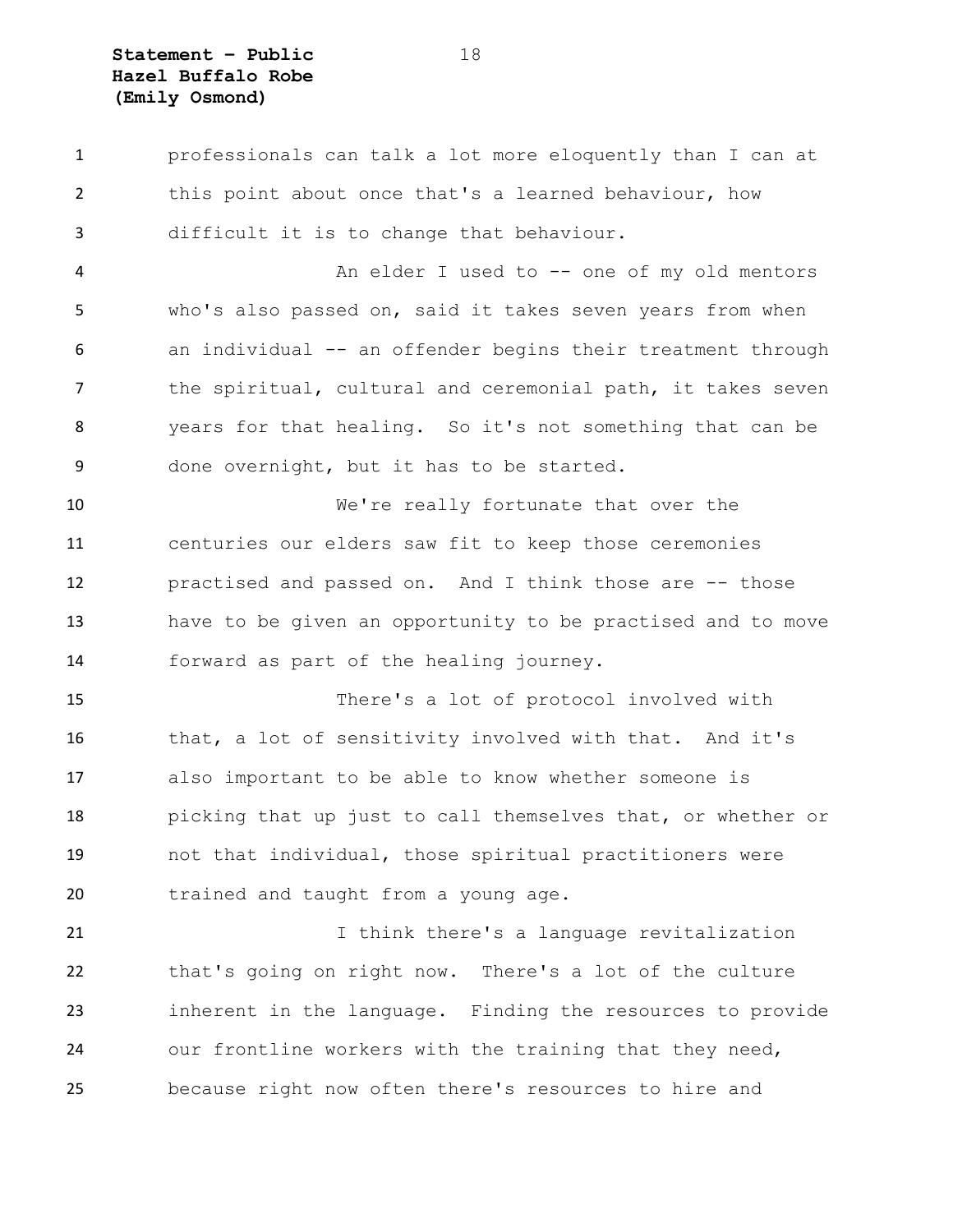**Statement – Public** 19 **Hazel Buffalo Robe (Emily Osmond)**

 provide services, but not enough resources for their ongoing professional development and education. We hear from them from the frontline where they're saying well, you're calling us support workers where we are counsellors. And then not ever providing enough resources for them to get the depth of the training that they need in order to continue to do their work on a deeper level.

8 We keep hearing the words coming from their young people saying we need our indigenous people, we need 10 our indigenous counsellors, we need our culture, we need our ceremonies.

 **MS. KERRIE REAY:** Can I ask a question? When you're talking about the support workers and the need for resources, one of the things I ask is about the sustainability. Sometimes we see a government put pockets of money down and it sort of is short term. But do you think that there needs -- if you're going to put those resources in you have to make sure that they're sustained over time.

 **MS. HAZEL BUFFALO ROBE:** We will be -- I'll use the Aboriginal Healing Foundation as an example. I think it was about 10 years that it was in operation and there was technically no replacement of that program. There was a lot of capacity built over those 10 years, there was a lot of experience and knowledgeable and skilled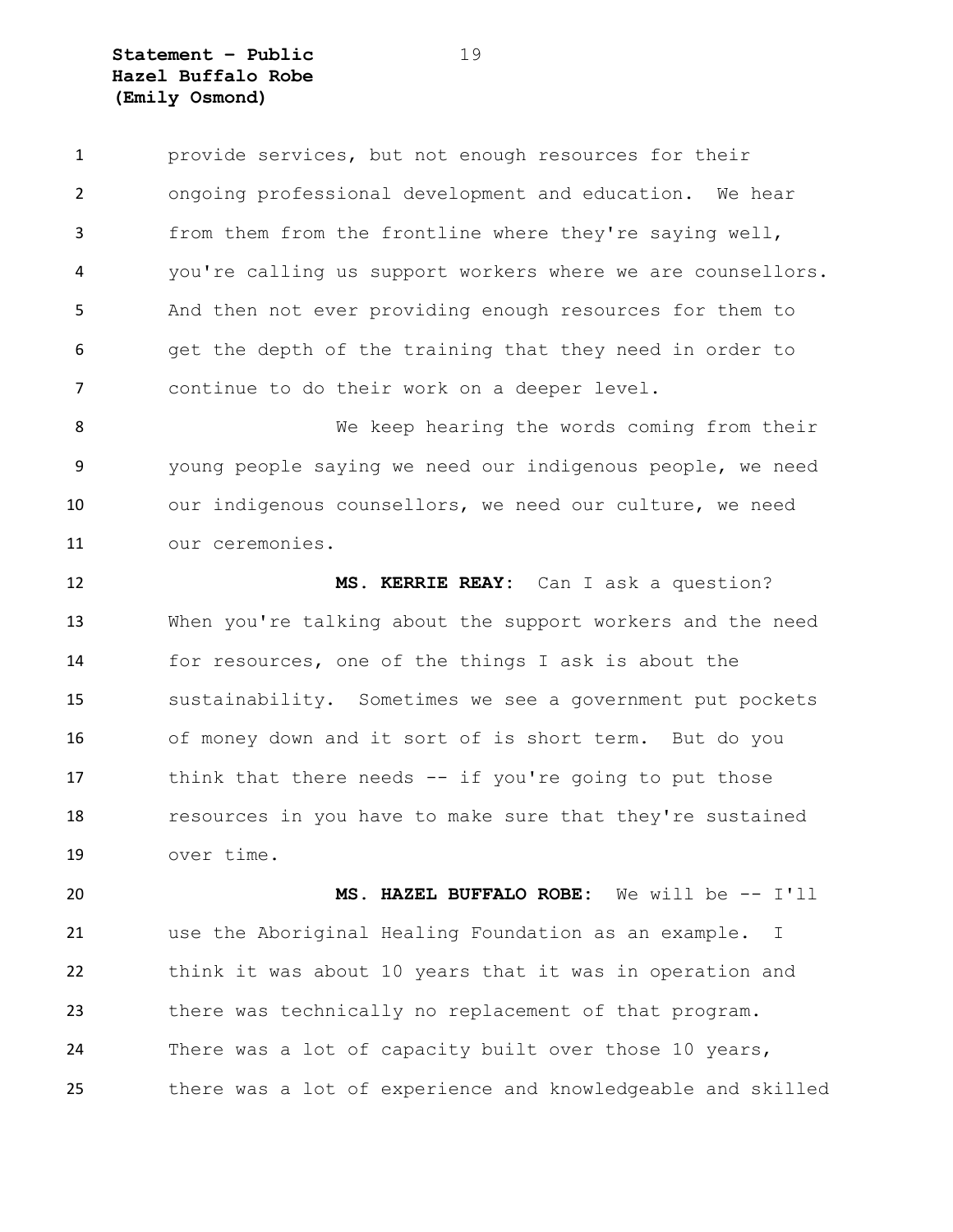**Statement – Public** 20 **Hazel Buffalo Robe (Emily Osmond)**

 frontline workers that were basically cut loose at that time. So when you talk about sustainability, there is no resources within the communities' structured funding sources at this time for long term sustainability. That structure is -- goes right back to the *Indian Act*, the way the Bands are funded, the way the programs are funded, and the restrictions limitations that 8 they're bound by. So even finding creative ways to find source funds within an indigenous community is, is a discouraging endeavour. 11 11 I liken it to the system where a single mother is on welfare with children, and it's cheaper and more effective for her to stay on welfare and raise her children that way, than it is for her to go out and get a job. **MS. KERRIE REAY:** Or to further her education. **MS. HAZEL BUFFALO ROBE:** Or to further her education. She still has a volume of other expenses that she has to cover, that just don't get covered. **MS. KERRIE REAY:** And I know that we're in the Yukon as opposed to British Columbia. In British Columbia mothers that are trying to get their education, as soon as they walked into the classroom, then the social assistance stopped on time.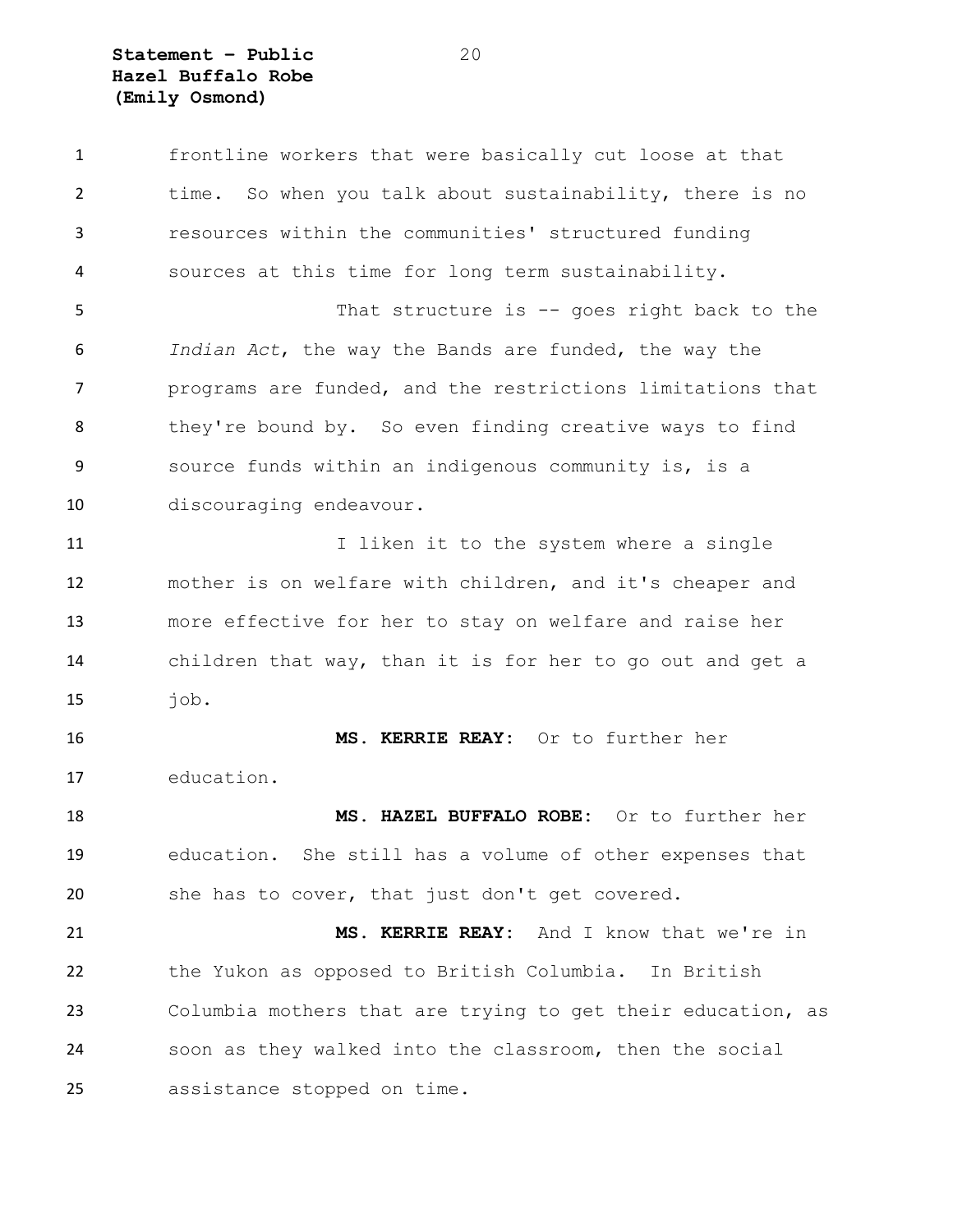**Statement – Public** 21 **Hazel Buffalo Robe (Emily Osmond)**

 **MS. HAZEL BUFFALO ROBE:** Yeah. **MS. KERRIE REAY:** So there's always those barriers that create those hoops. **MS. HAZEL BUFFALO ROBE:** Those are system barriers. **MS. KERRIE REAY:** Yeah. And can I ask too, with your experience, when you speak about the Aboriginal 8 Foundation, is that here in the Yukon or is that -- was that a national -- I'm sorry, I'm not aware. **MS. HAZEL BUFFALO ROBE:** My brain is maybe on tilt. The Aboriginal Healing Foundation, that was the national program. **MS. KERRIE REAY:** And was that part of the funding then for the Yukon as the Territory, did that -- did you get resources and stuff here in Whitehorse? **MS. HAZEL BUFFALO ROBE:** They were projects. **MS. KERRIE REAY:** Projects. **MS. HAZEL BUFFALO ROBE:** It was a national, it came out of the -- it came out of the Royal Commission on Aboriginal Peoples I believe. And it's one of the gathering strength, and then there is the, the HF. And 22 that was a national project. **MS. KERRIE REAY:** And perhaps maybe the key to that is the word project, because that implies -- when you're talking about long term sustainability, and the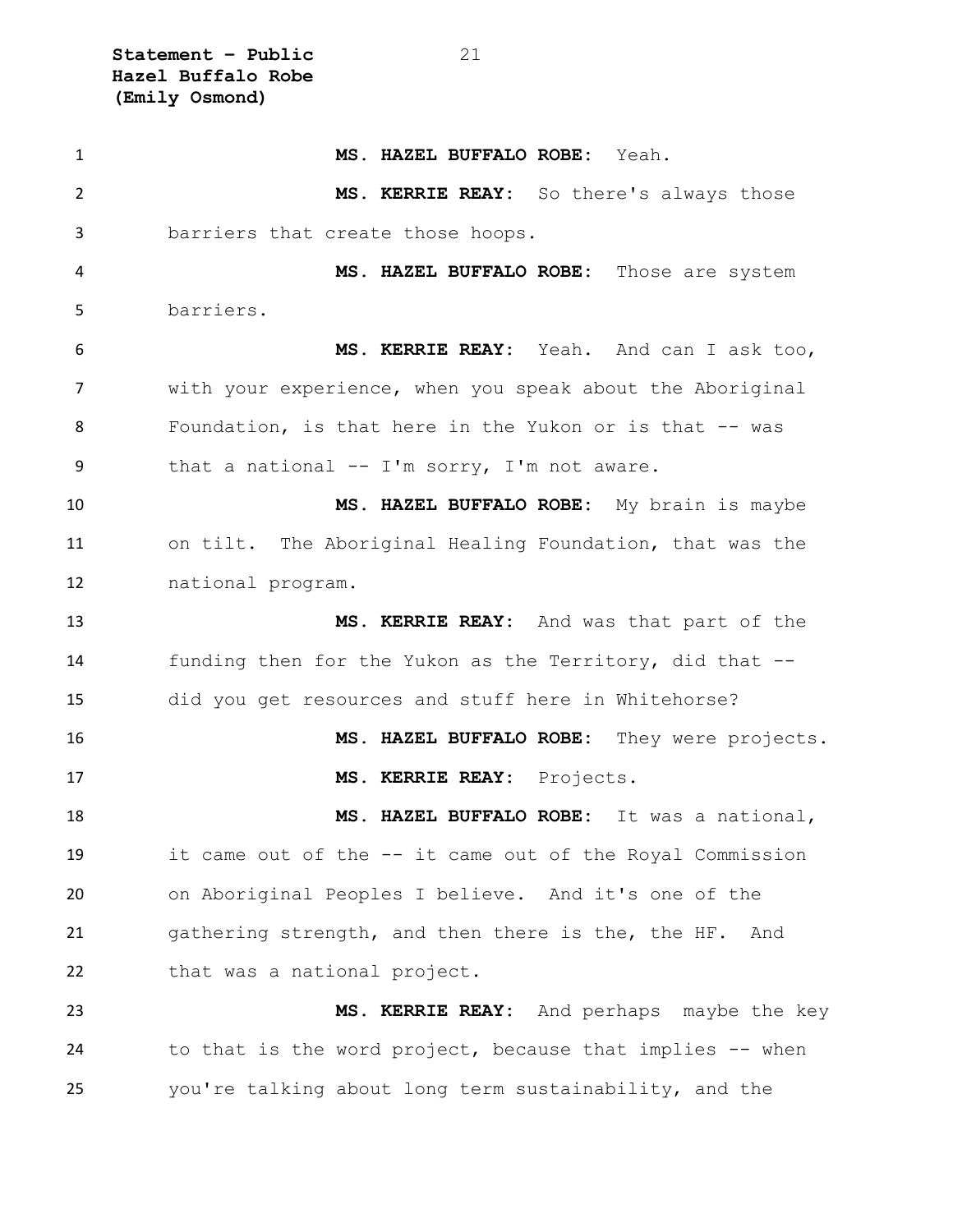**Statement – Public** 22 **Hazel Buffalo Robe (Emily Osmond)**

 elder who spoke to you about seven years for one person that needs to go through seven years of getting to that point, it doesn't mean that everything stops. **MS. HAZEL BUFFALO ROBE:** Correct. **MS. KERRIE REAY:** Like you need to have it like a lifetime. **MS. HAZEL BUFFALO ROBE:** Yeah, and then that -- then again the dependency is on the government that is elected into place and how long their term is, and the policies that they implement. **MS. KERRIE REAY:** M'hmm. **MS. HAZEL BUFFALO ROBE:** So again it's still cyclic and dependent on the priorities of the government of the day. **MS. KERRIE REAY:** Which loses sight of the First Nation communities, or Inuit communities, or Métis communities. Anything else you'd like to share, any 18 thoughts, any recommendations? **MS. HAZEL BUFFALO ROBE:** I'm not sure how to phrase this, it's more of a concept that a recommendation. But it's providing advanced training for addressing the use of sex as, as a method of coping. So when we talk about the impact of the Residential Schools in the legacy of the rape -- it wasn't sexual abuse. We're always minimizing it using the term sexual abuse. It was rape and torture. But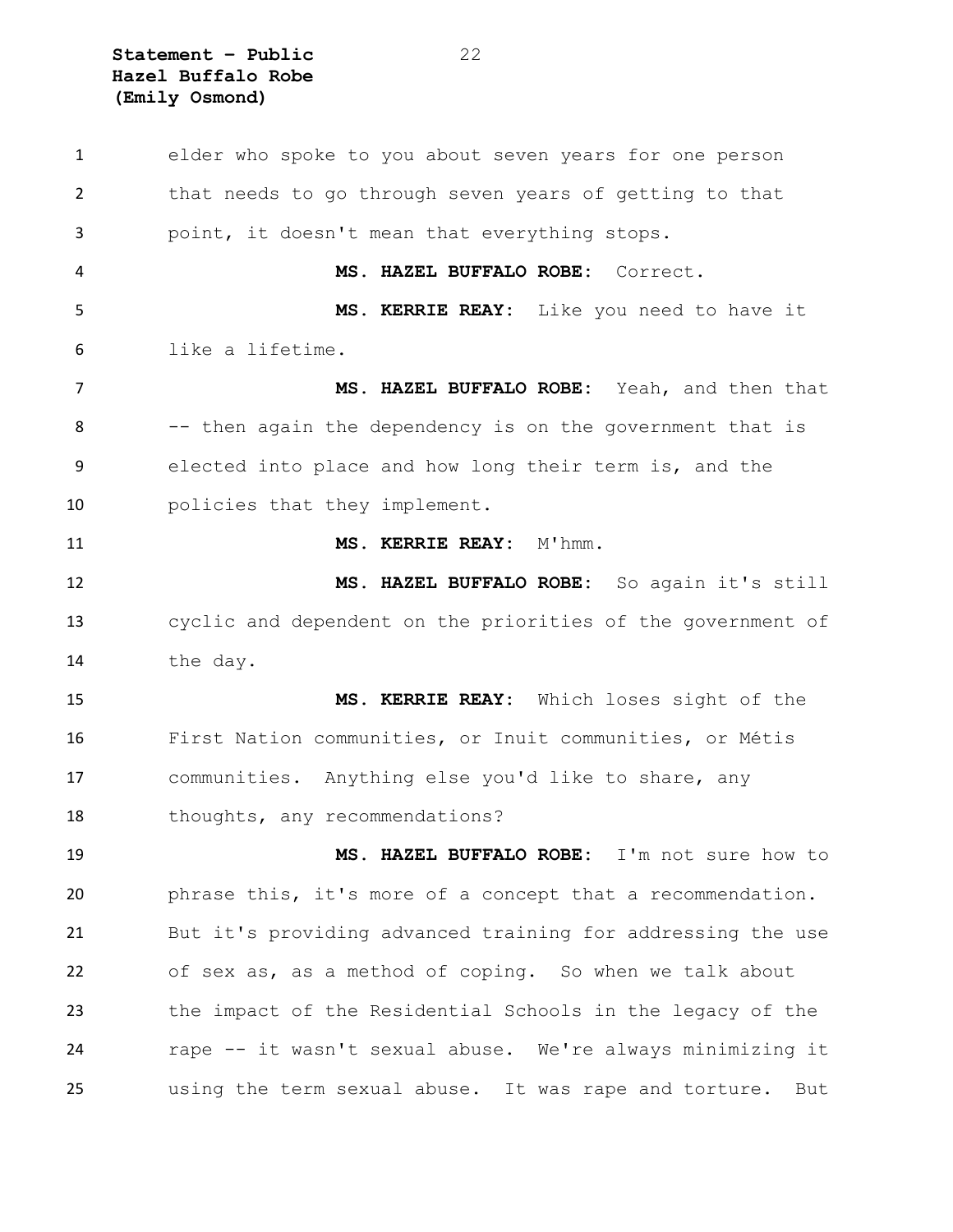**Statement – Public** 23 **Hazel Buffalo Robe (Emily Osmond)**

1 that behaviour and that trauma, that triggered the depth of how that becomes embedded in a person's experience, and how it gets acted out as an adult. Even as a young person and as an adult. Advanced training for counsellors to work with that at a deeper level. I think we're still just touching the surface.

7 And it's been 10 years now with the Residential Schools mental health services that have been available. I know -- I'm suspecting it's going to be at least another 10 years. Like right now we're seeing the intergenerational survivors speaking their story and their trauma and their legacy. I think it's going to be at least another 10 years.

 But there needs to be better training and strategies for the support workers and the professionals to 16 address the, the depth of how that -- the use of sexuality to cope is how it's being used and repeatedly the cycle of what we call sexual abuse.

 We also need to talk about more openly how to be safe, safe touch. I don't think we do that enough. I think there was a period of time where that was a strategy, but I think it still needs to occur. Finding that social awareness education campaign on safe ways to keep safe.

Like we talk -- we teach our children to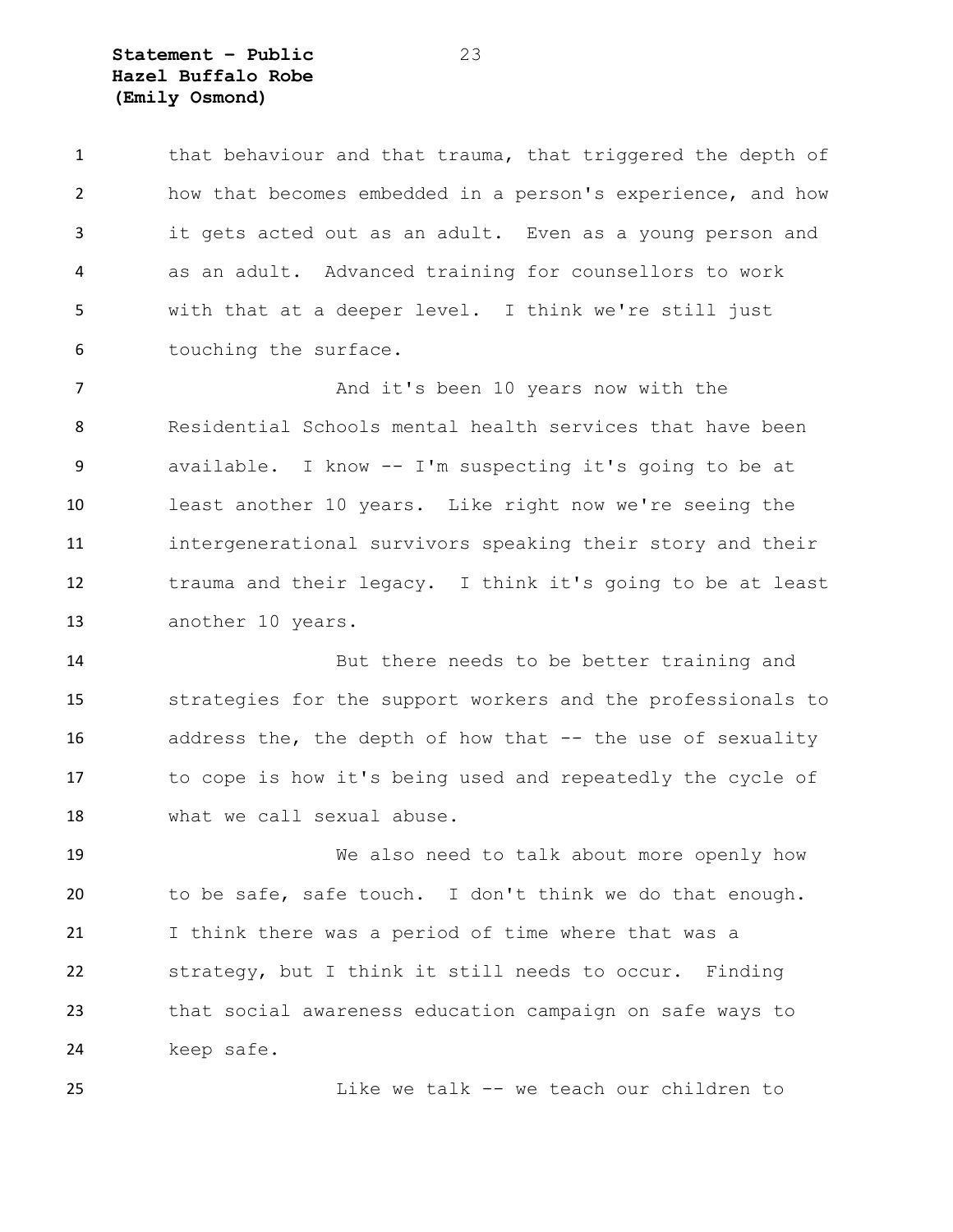# **Statement – Public** 24 **Hazel Buffalo Robe (Emily Osmond)**

 look both ways before they cross the street. If we start teaching our children about sexual safety at an earlier age and being more open about it, is part of the safety, and learning respect. The respect of boundaries, healthy boundaries.

 In terms of people who are -- like we talk about the Me Too, #MeToo, and the lack of reporting and the lack of safety there is for individuals to even report abuse to begin with.

 Even as recently as a year ago I was involved with a family where the youth, considered a child who's under the age of 15, disclosed to his mother that the father was inappropriate and she disclosed to me. And I said well, we have to bring this forward. So I went with her to Social Services to disclose. That night the children were told that they can't return home until the investigation was over. It was two, two young boys, brothers.

 The RCMP -- we asked can you please be discreet, but no they weren't discreet. The RCMP went to the school, took the kids out of school, and interviewed them at the school. Did their investigation and the results were there was not enough proof that charges could be laid, and the children were told that they had to go back and live with their father again.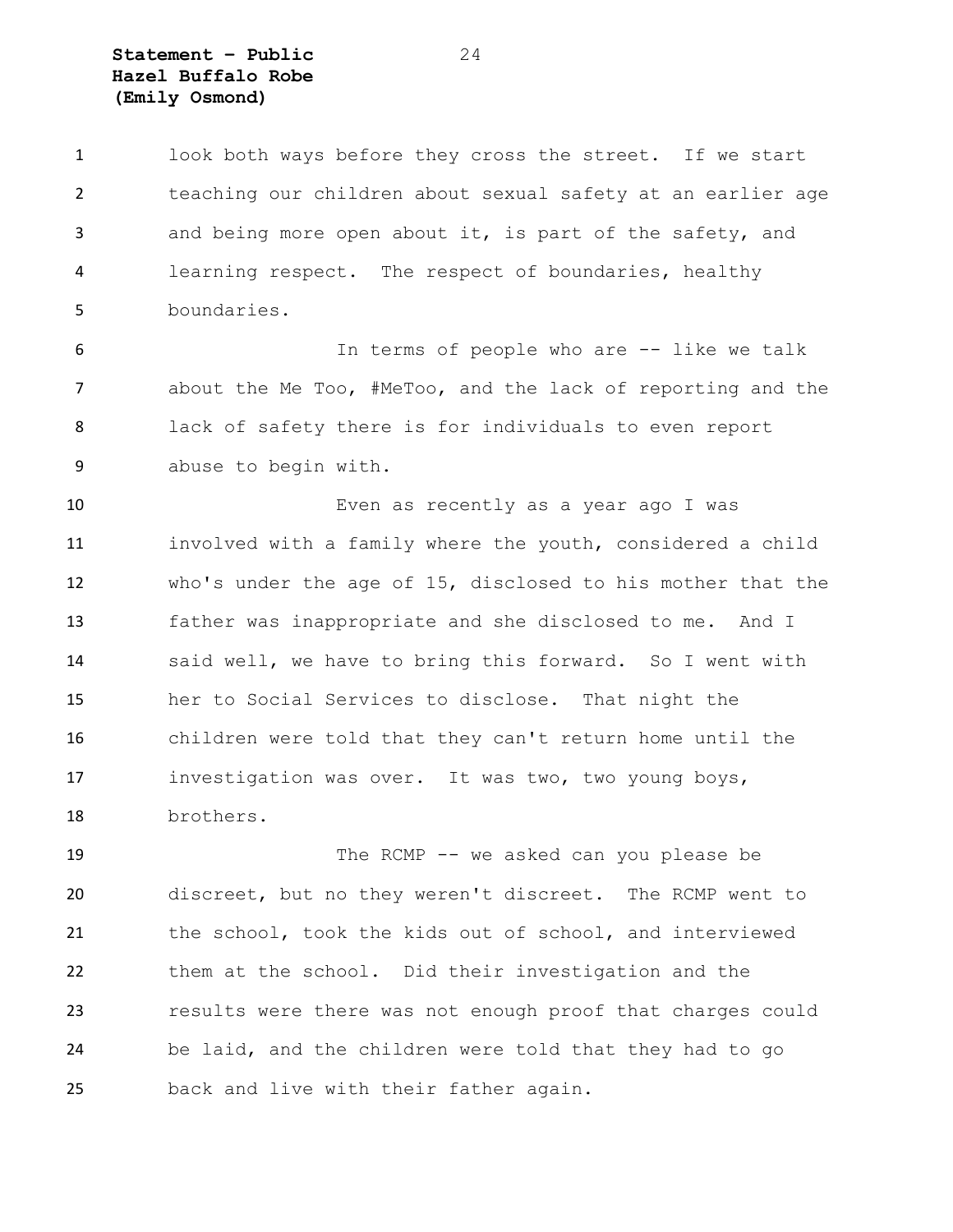**Statement – Public** 25 **Hazel Buffalo Robe (Emily Osmond)**

1 So even there, there are gaps in providing services and the believability. There was no alternative, there was no social network in place for that mother to be able to take her boys and get an alternative place to live. **MS. KERRIE REAY:** And what strikes me with what you've said, is that they took the boys into care, which makes you wonder how they felt about perhaps maybe 8 they had done something wrong. **MS. HAZEL BUFFALO ROBE:** Well they put the boys -- they told the boys they couldn't go back to their home, so they had -- they actually were not taken into care. **MS. KERRIE REAY:** Oh, they weren't. **MS. HAZEL BUFFALO ROBE:** They were housed -- they stayed at a friend's, friends of the family for this period of about a week while this investigation went on. And then when it was over, go home now. And because of the separation that was in place and the legalities of that were in place at the time, they had to go back and live with their date. So even there's discrepancies and gaps in how our systems that are supposed to be in place to protect our children have shortcomings. **MS. KERRIE REAY:** You also mentioned when you were talking about ensuring that the training was there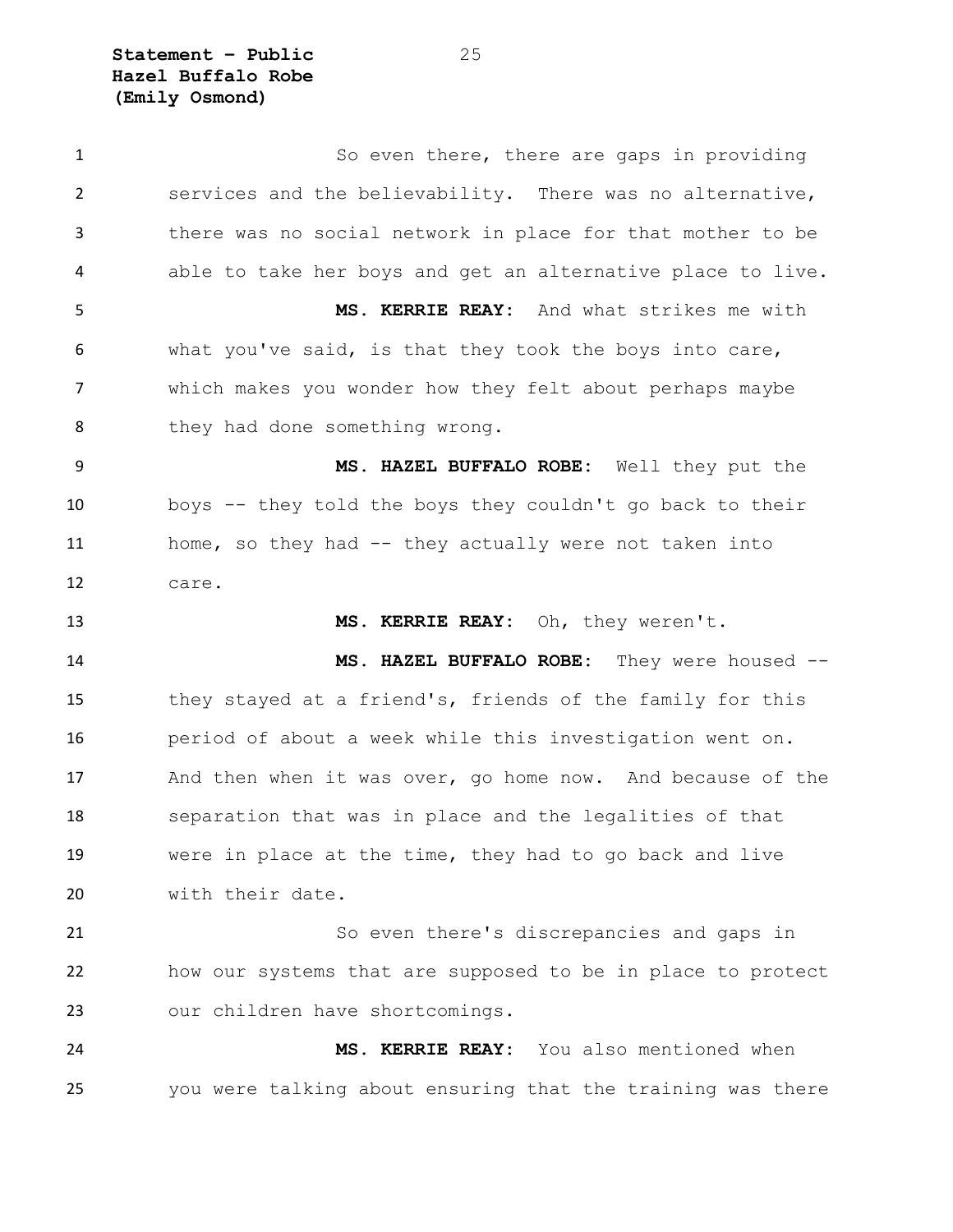**Statement – Public** 26 **Hazel Buffalo Robe (Emily Osmond)**

 for the frontline workers, more in depth training. Are they able -- like are you seeing that they're able to connect with the people in the communities to share? Because it's -- for so many the trauma has been a secret for so long, sort of woven into the lifestyle that it's a secret so it's just always there. Like are you seeing any success in getting people to, to come forward and to share 8 for that journey, that healing journey to start, or are people distrustful or still not willing to share that, that trauma?

 **MS. HAZEL BUFFALO ROBE:** That's a mixed answer. We've seen and still see instances where if an individual openly discloses about an offender in the community where the individual is shunned, the one that disclosed. But we're also looking at 10 years of Indian Residential Schools Settlement Agreement discussions and the open public and private statement taking, and now the intergenerational trauma that's being discussed. I think there's a broader awareness in opening and a willingness to have those conversations.

 I still believe that there is still a lot of challenges in the communities where loyalties, family loyalties, could be barriers to broader and open -- I'm not sure if the word reconciliation is the best word to use considering how it's being used today in terms of the TRC.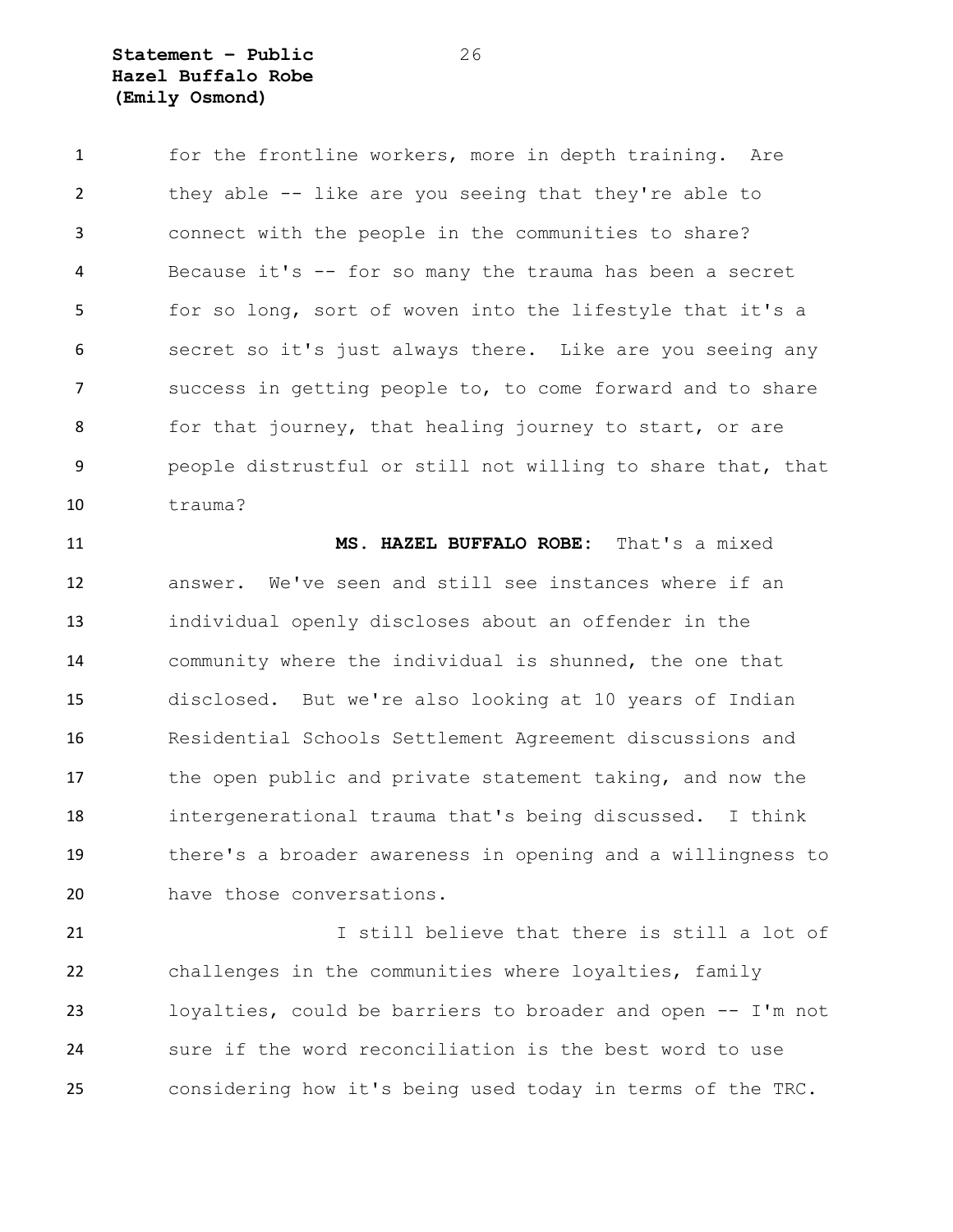**Statement – Public** 27 **Hazel Buffalo Robe (Emily Osmond)**

 But a more open restorative I think is the term I'm thinking of. Like even with the independent assessment process, it was not a restorative process. It was not a restorative process. And I think we missed an opportunity on a national level as a result of that decision for expedience and settlement, and get it settled, paid out and done. A significant opportunity was missed there. **MS. KERRIE REAY:** Any thoughts how to avoid missing those opportunities? Here with the National Inquiry the Commissioners will be putting a report, final 12 report to the Government of Canada. Is there anything from what you understand with this process and insight that you have from your experience that concerns you about -- it doesn't have to be positive or negative, I'm just -- I think you've raised a really good point in terms of things being done in expediency. Is there some opportunities you think exist for the Commissioners in their report to consider that we don't do the same? **MS. HAZEL BUFFALO ROBE:** There's the day school stuff coming up. **MS. KERRIE REAY:** Okay. **MS. HAZEL BUFFALO ROBE:** The Sixties Scoop and the abuse that occurred to the survivors of the Sixties Scoop. Not all of them were impacted but I've heard some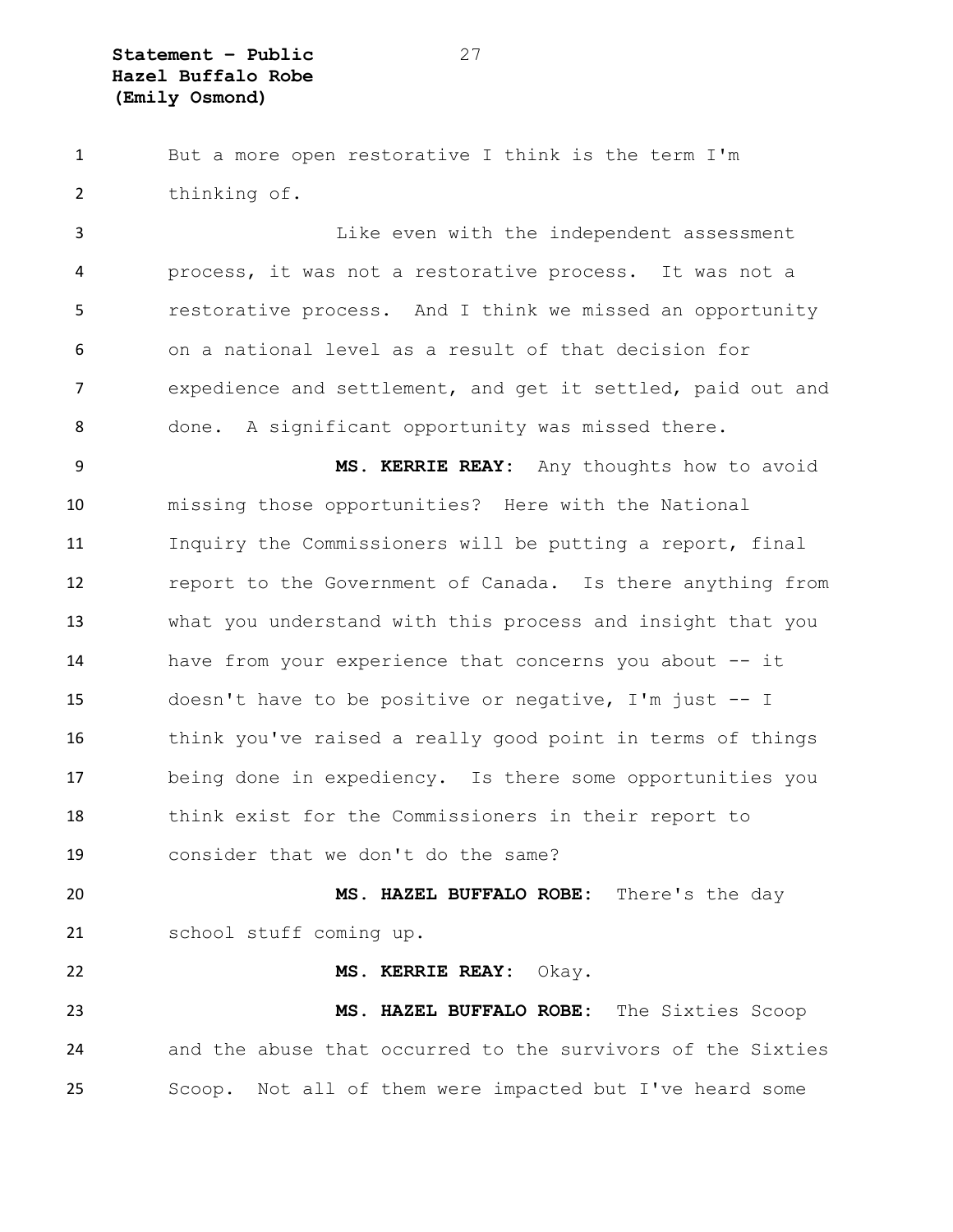**Statement – Public** 28 **Hazel Buffalo Robe (Emily Osmond)**

 horror stories from, from them. And I don't know, I have not been following the legal proceedings involved with those two, those two events. I don't know if there's any recourse for after the fact now that the majority of the independent assessments has been done. Particularly from that generation a lot of the offenders are what, in the 80s now or something like that? There's a lot of people that are elderly, 70s and 80s. So I don't know if there's an opportunity after the fact now, to open that up again.

 **MS. KERRIE REAY:** And I think I was sort of, sort of looking in terms of the Inquiry's recommendations moving forward that we don't create -- you know losing that opportunity to make sure that something isn't rushed in the National Inquiry's --

 **MS. HAZEL BUFFALO ROBE:** I think, I think there's -- I think the opportunity for restorative processes needs to be considered as part of the cultural healing approach and how that can be built in at this time. When we talk about the murdered and missing, there is such a -- there's no -- every story is unique, an individual story.

 The restorative process, particularly when someone has been murdered and they know who the murderer is, the anger and the rage that comes out of that. That finding opportunities for healing for, for the individuals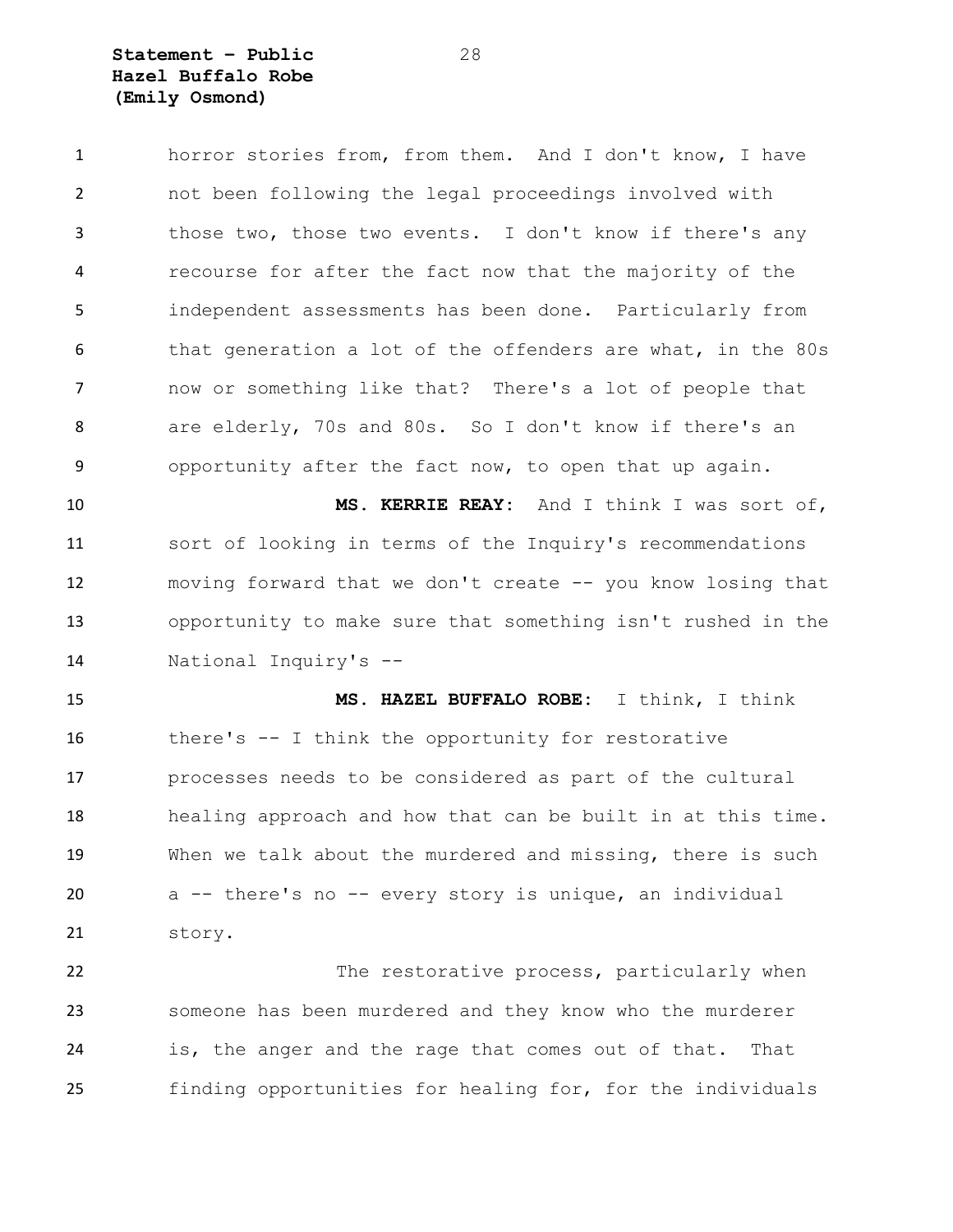who have been impacted and in many cases wouldn't be court ordered healing for individuals who have offended. I recall a woman, I can't remember her name, but she was a psychologist and she worked out of the B.C. Federal Penitentiary, and she worked with offenders. And her over dinnertime having a conversation, picking her brain, she said the indigenous offenders are willing to look towards their healing and acknowledge their wrongdoing, is what her experience was. There was remorse. There's a remorse there that can be built upon. 11 11 I think there's a lot of experts out there 12 that could be brought together, that could think tank ways of moving forward in that field. **MS. KERRIE REAY:** Or even for families who have no closure that their loved ones are still missing, or there's been no one of interest in terms of closure for somebody who's been murdered. For that family to be in 18 that cycle because we see it. It's not just a year or two, it can be decades. **MS. HAZEL BUFFALO ROBE:** It's decades, yeah it can be decades. And its finding -- like we talk about, you hear people talk about grief and -- like even for myself, it's been 10 years for our family since our Auntie's been missing. And we also have a young nephew who's also missing, Cody Ridge Wolf, who disappeared as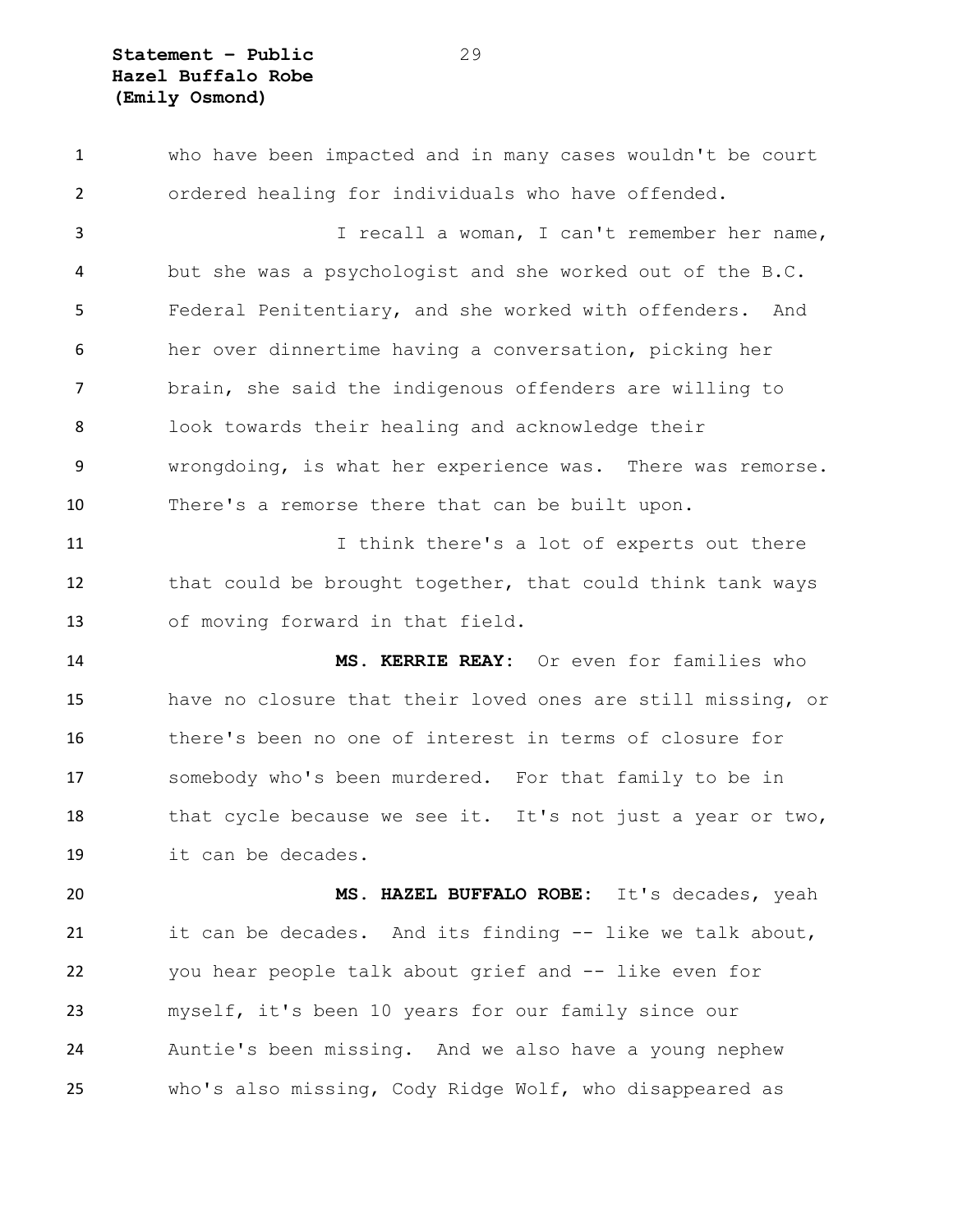**Statement – Public** 30 **Hazel Buffalo Robe (Emily Osmond)**

well.

 So there's -- there are no answers. So when there are no answers there's a vague sense of -- I think that's where a lot of the anxiety and suffering comes from, is finding ways where individuals can find peace to be able to move on in their life.

7 The anger and rage can come up at most unexpected moments. The grief can come up at the most unexpected moments. You might be -- I might be thinking I'm fine now, I pretty much think I'm fine, but that's not truly the case. There's still periods of time where the memories come flooding back and the rage against the unknowns, and the rage against the circumstances that set up certain situations. Finding ways to, to manage it because I think that's all it is, is finding ways to manage it. And for some maybe we might find our peace in our healing forward, but it's finding the day to day skills to manage it so that it doesn't spiral, that I don't spiral into depression, or I don't spiral into counter-abusive behaviour out of anger.

21 So I think those kinds of healing opportunities can be, can be explored. But again, it's not a one solution fix for everyone.

**MS. KERRIE REAY:** No.

**MS. HAZEL BUFFALO ROBE:** And I think that's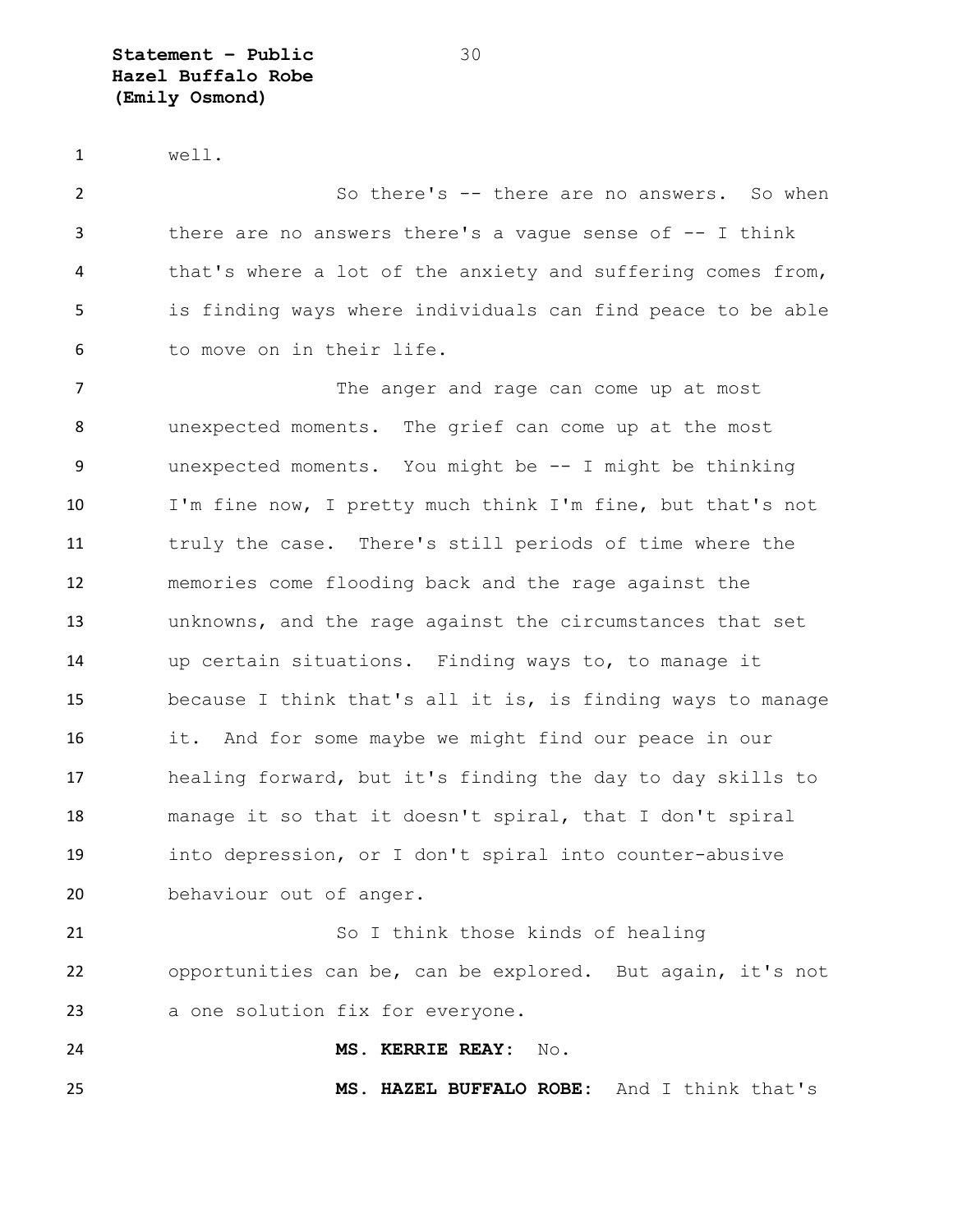**Statement – Public** 31 **Hazel Buffalo Robe (Emily Osmond)**

 where I still go back to the culture and the ceremonies. There's a lot of social ceremonies that can be encouraged. There's other higher level ceremonies for healing, and people have to make that choice, if that's the path they want to take. But there needs to be the availability and recognition in the value of those approaches. **MS. KERRIE REAY:** Anything else? **MS. HAZEL BUFFALO ROBE:** I think I'm going to turn this little piece of Kleenex into a tiny little ball here pretty quick, so I think I'm done. **MS. KERRIE REAY:** Well thank you, thank you. It really does take a lot of courage, you to know come and share the pain. **MS. HAZEL BUFFALO ROBE:** And like I say, I wasn't really confident that I had anything more of value to add, considering I know there have been a lot of professionals an pro-activists making professional presentations. **MS. KERRIE REAY:** I found you provided a lot of insight for myself in thinking, you know creative -- for me to ask some questions. So yes, it's all valuable, it's all valuable to hear. So the last piece while we're on the record is now that you've shared, would you like your testimony to be public or to be private?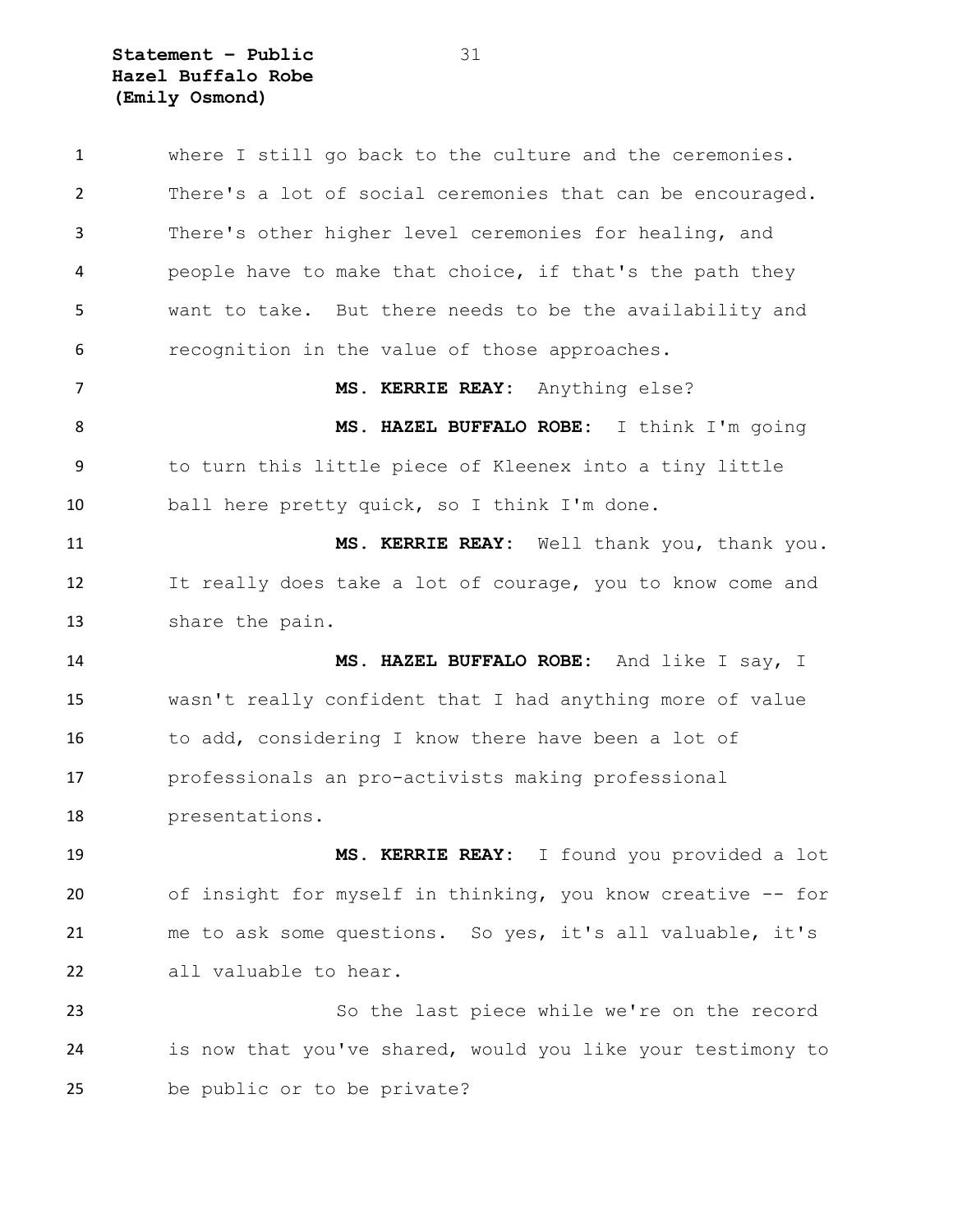**Statement – Public** 32 **Hazel Buffalo Robe (Emily Osmond)**

| $\mathbf{1}$   | MS. HAZEL BUFFALO ROBE: Public.                             |
|----------------|-------------------------------------------------------------|
| $\overline{2}$ | MS. KERRIE REAY: Public?                                    |
| 3              | MS. HAZEL BUFFALO ROBE: I'll get downright                  |
| 4              | brave her and go public.                                    |
| 5              | MS. KERRIE REAY: Well I think -- you know I                 |
| 6              | think a lot of what you've said offers the opportunity to   |
| $\overline{7}$ | think okay, how do we move forward? A lot of things where   |
| 8              | you've spoken today I think will really resonate for people |
| -9             | to think yes, those are the things we need to think about,  |
| 10             | those are the things that -- you know culture and tradition |
| 11             | and some of the insights that you've been able to provide.  |
| 12             | So I thank you for that. Okay, so it is 2:21 and we will    |
| 13             | just turn this off.                                         |
| 14             | --- Upon adjourning at 2:21 p.m.                            |